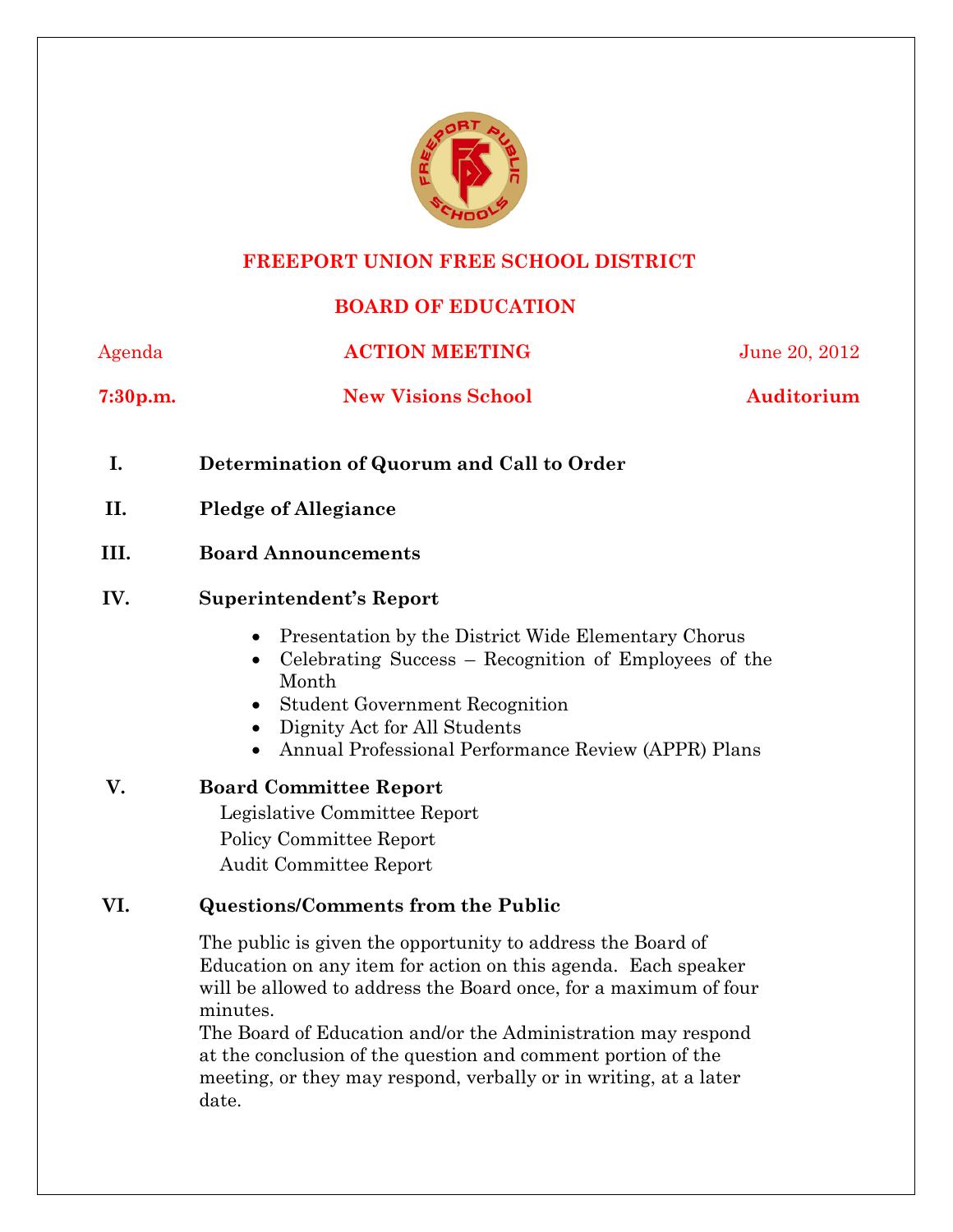### **VII. Items for Action**

Consent Agenda

 **AA. Consent - Approve** 

### **Consent Agenda Items:**

**BE IT RESOLVED that the Board of Education of the Freeport Union Free School District hereby approves the following items; A; B 1, 2, 3, 4, 5, 6, 7, 8, 9; C 1.** 

**A.** Acceptance of the Minutes of the Board of Education **TAB 1** 

#### **Consent Approve**

 *Acceptance of the Minutes*  $\mathbf{A}$ 

|       | <b>B.</b> | <b>Personnel Actions</b>                                |                  |
|-------|-----------|---------------------------------------------------------|------------------|
|       |           | 1. Leave of Absence                                     | TAB <sub>2</sub> |
|       |           | 2. Resignation                                          | TAB <sub>3</sub> |
|       |           | 3. Appointment of Staff – Administrative-Temporary      | TAB <sub>4</sub> |
|       |           | 4. Appointment of Staff – Administrative - Probationary | TAB <sub>5</sub> |
|       |           | 5. Appointment of Staff - Probationary                  | TAB <sub>6</sub> |
|       |           | 6. Appointment of Staff – Temporary                     | TAB <sub>7</sub> |
|       |           | 7. Appointment of Supervisory Staff                     | TAB <sub>8</sub> |
|       |           | 8. Approval of Summer Arts Academy Staff                | TAB <sub>9</sub> |
|       | С.        | Education                                               |                  |
|       |           | 1. Acceptance of the Minutes from the Committees on     | <b>TAB 10</b>    |
|       |           | Special Education and Preschool Education               |                  |
| VIII. |           | <b>Other Items for Action</b>                           |                  |
|       |           | Personnel                                               |                  |
|       | A.        | 1. Retirement of Staff                                  | <b>TAR 11</b>    |
|       |           | 2. Granting of Tenure                                   | <b>TAB 12</b>    |
|       | <b>B.</b> | <b>Education</b>                                        |                  |
|       |           | 1. Adoption of the Revised Policies                     | <b>TAB 13</b>    |
|       |           | 2. Adoption of the Revised Code of Conduct              | <b>TAR 14</b>    |
|       |           | 3. Adoption of the Annual Professional Performance      | <b>TAB 15</b>    |
|       |           |                                                         |                  |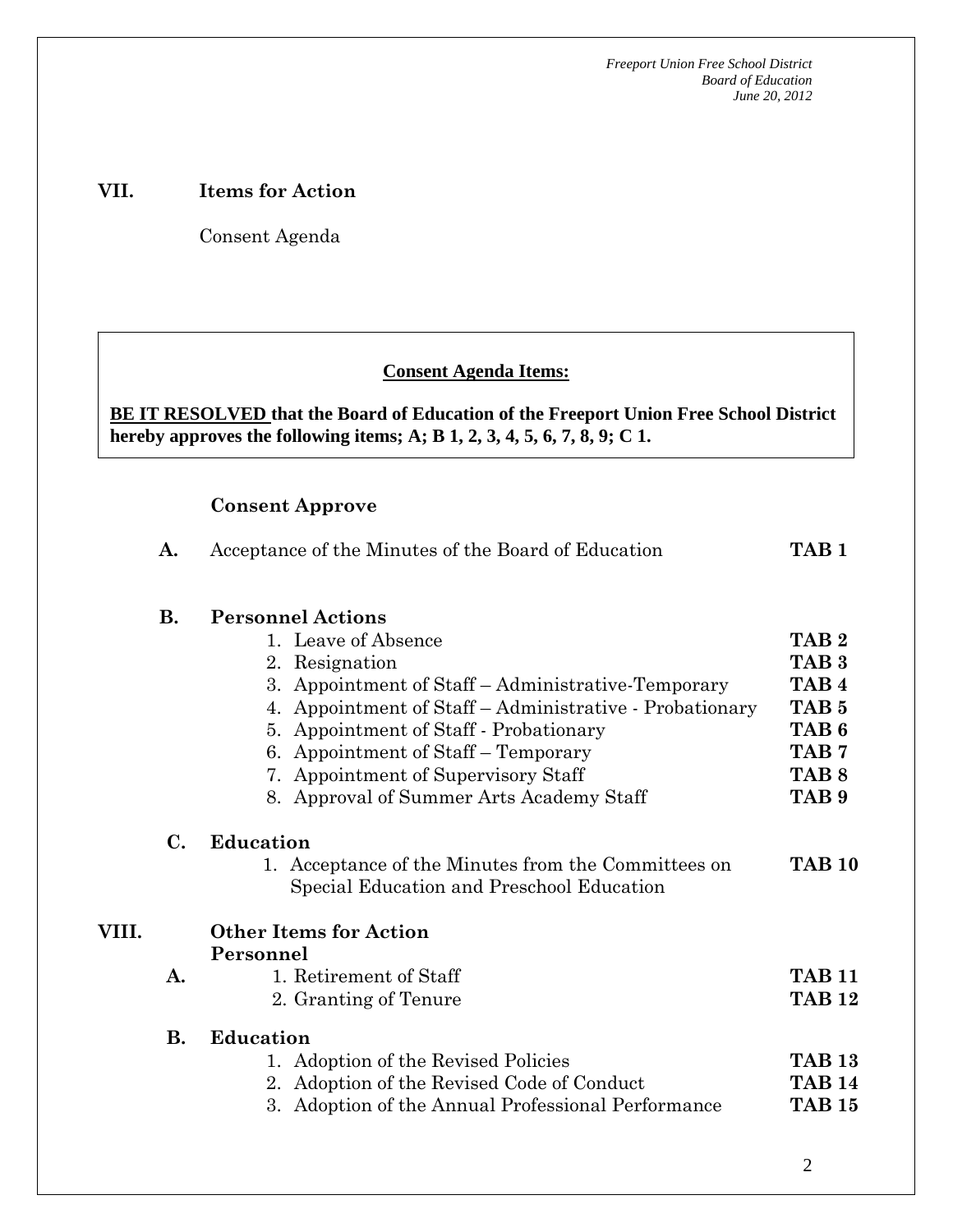|       |    | Review (APPR) Plans                                                                                                                                                                            |                                |
|-------|----|------------------------------------------------------------------------------------------------------------------------------------------------------------------------------------------------|--------------------------------|
|       |    | 4. Appointment of Dignity Act Coordinators                                                                                                                                                     | <b>TAB 16</b>                  |
|       |    | 5. Appointment of an Interim Director of the Arts                                                                                                                                              | <b>TAB 17</b>                  |
| VIII. | A. | Finance                                                                                                                                                                                        |                                |
|       |    | 1. Approval of a Service Agreement with School Aid                                                                                                                                             | <b>TAB 18</b>                  |
|       |    | Specialists                                                                                                                                                                                    |                                |
|       |    | 2. Budget Transfer                                                                                                                                                                             | <b>TAB 19</b><br><b>TAB 20</b> |
|       |    | 3. Authorization to Sign an Agreement<br>4. Approval to Refinance a Lease Agreement                                                                                                            | <b>TAB 21</b>                  |
|       |    | 5. Approval of the OMNI 403(b) Contract                                                                                                                                                        | <b>TAB 22</b>                  |
|       |    | 6. Transfer of Funds to Reserves                                                                                                                                                               | <b>TAB 23</b>                  |
|       |    | 7. Approval of a Contract with PMA                                                                                                                                                             | <b>TAB 24</b>                  |
|       |    | 8. Acceptance of Bids                                                                                                                                                                          | <b>TAB 25</b>                  |
|       |    | 9. Rejection of a Bid                                                                                                                                                                          | <b>TAB 26</b>                  |
|       |    | 10. Approval of a BOCES Equipment Agreement                                                                                                                                                    | <b>TAB 27</b>                  |
|       |    | 11. Acceptance of Scholarships                                                                                                                                                                 | <b>TAB 28</b>                  |
| IX.   | A. |                                                                                                                                                                                                |                                |
|       |    | <b>Other Reports to the Board</b>                                                                                                                                                              |                                |
|       |    | 1. High School Funds Report                                                                                                                                                                    | <b>TAB 29</b>                  |
|       |    | 2. Treasurers Report                                                                                                                                                                           |                                |
| X.    |    | <b>Questions/Comments from the Public on Other Topics</b>                                                                                                                                      |                                |
|       |    | At this time, the public is given the opportunity to address the<br>Board of Education on any topic. Each speaker will be allowed<br>to address the Board once, for a maximum of four minutes. |                                |
|       |    | The Board of Education and/or the Administration may respond<br>at the conclusion of the question and comment portion of the<br>meeting, or they may respond, in writing, at a later date.     |                                |
| XI.   |    | <b>Board Comments</b>                                                                                                                                                                          |                                |
| XII.  |    | <b>Superintendent Comments</b>                                                                                                                                                                 |                                |
|       |    |                                                                                                                                                                                                |                                |
| XIII. |    | Adjournment                                                                                                                                                                                    |                                |
| XIV.  |    | <b>Next Meeting</b>                                                                                                                                                                            |                                |
|       |    | The next meeting of the Board of Education will be held on July<br>11, 2012 at Caroline G. Atkinson School.                                                                                    |                                |
|       |    | All meetings begin at 7:30 p.m. unless otherwise noted.                                                                                                                                        |                                |
|       |    | Register to vote: Monday through Friday between 8:30 a.m.                                                                                                                                      |                                |
|       |    |                                                                                                                                                                                                |                                |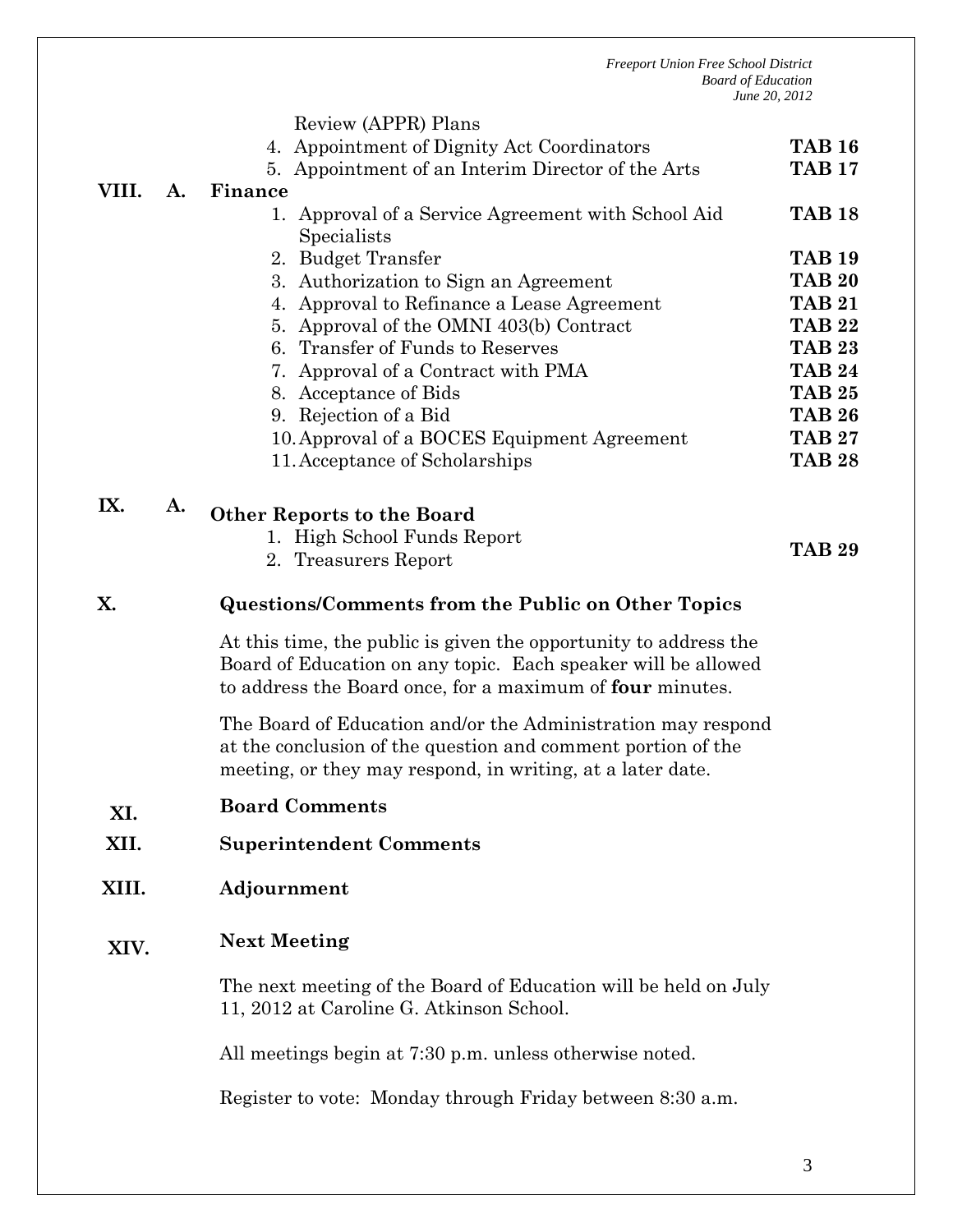and 3:30 p.m. at the Administration Building, 235 N. Ocean Avenue. **Visit our website at www.freeportschools.org**

# **Consent Agenda Items:**

**BE IT RESOLVED,** that the Board of Education of the Freeport Union Free School District hereby approves the following items; A; B 1, 2, 3, 4, 5, 6, 7, 8, 9; C 1.

# **BACK UP MATERIAL FOR CONSENT AGENDA ACTION ITEMS**

# **IN TABS 1- 10**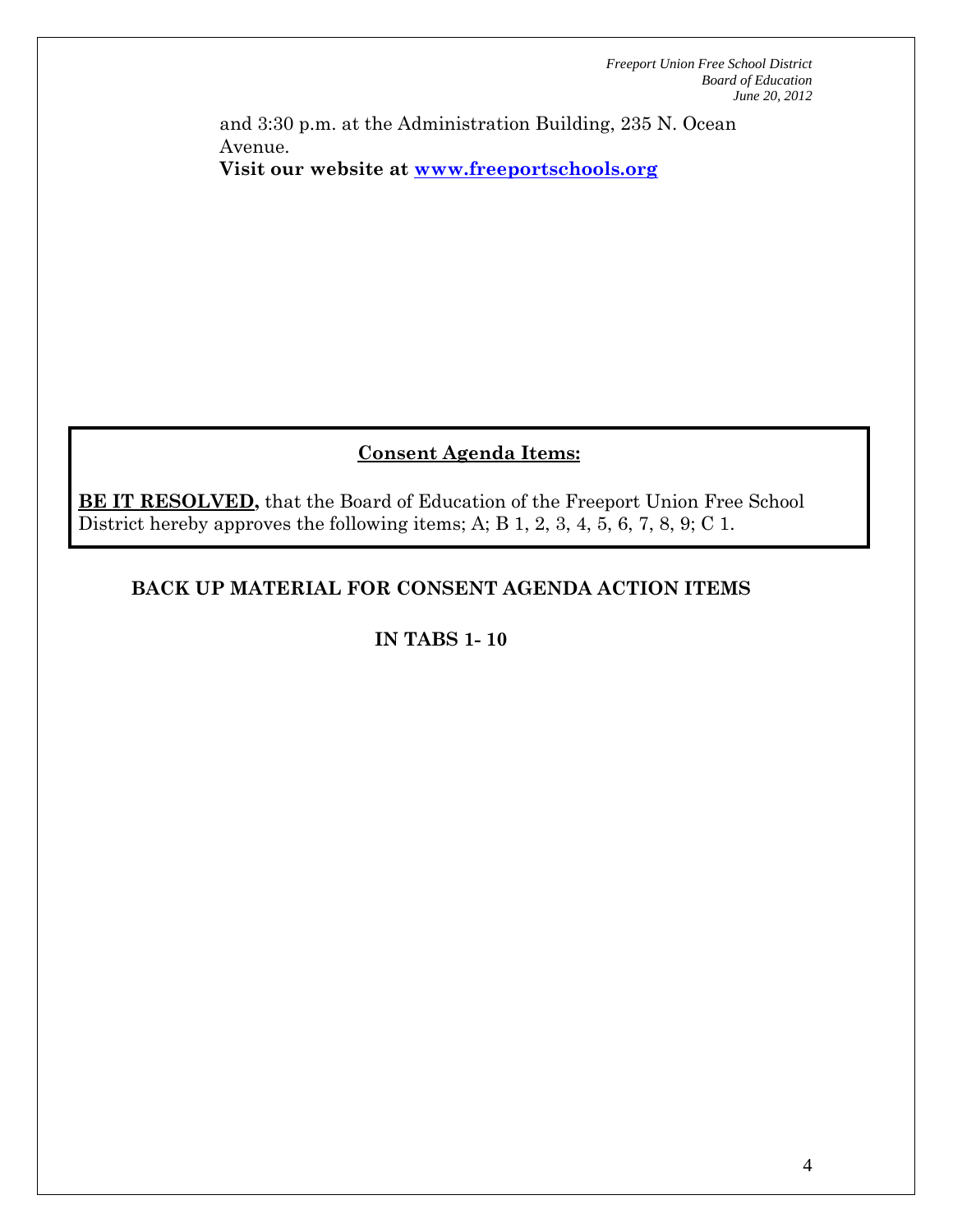**Acceptance of the Minutes** 

**BE IT RESOLVED** that the Board of Education of the Freeport Union Free School District hereby accepts the minutes of the following meetings as written:

May 15, 2012, May 23, 2012, June 6, 2012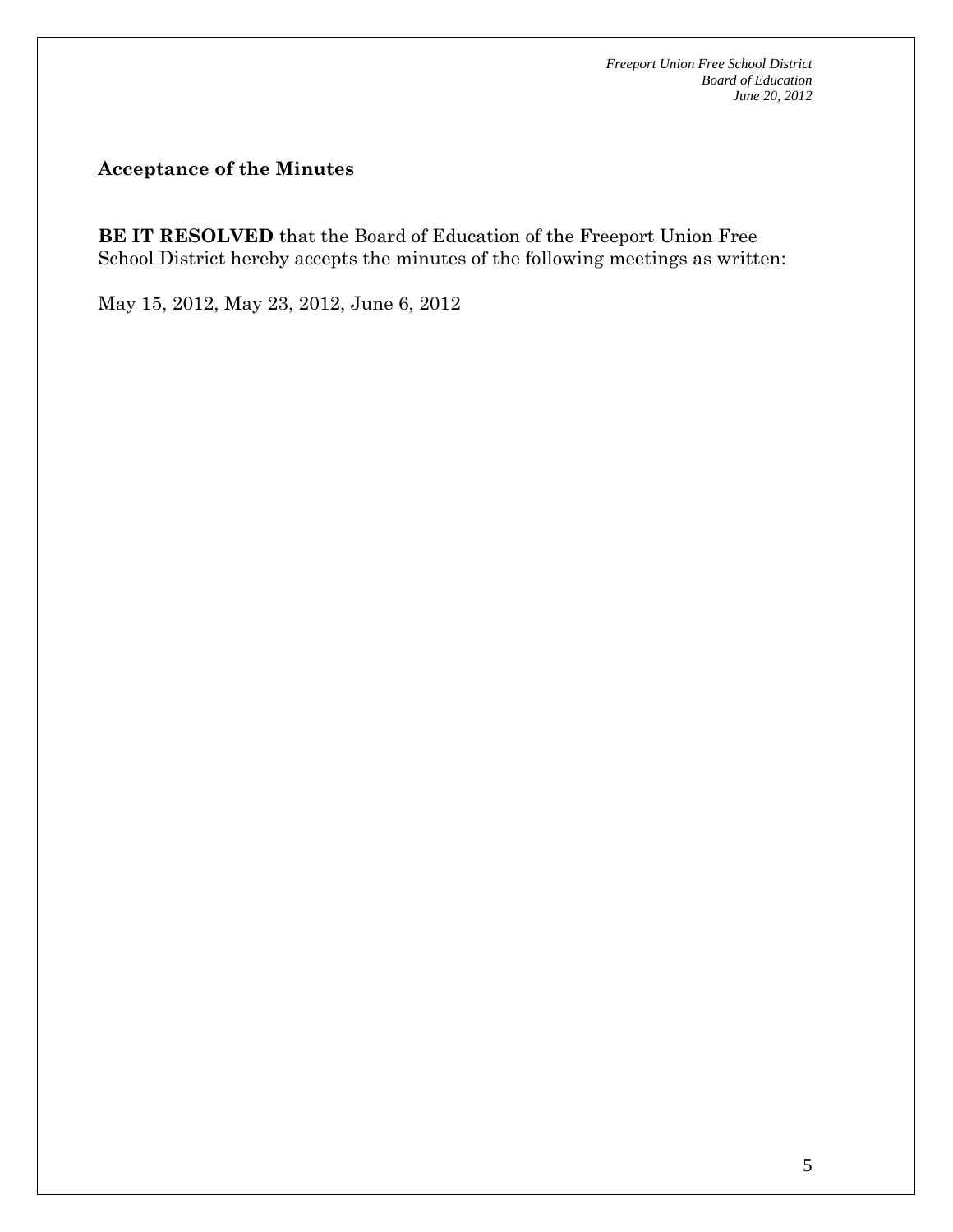### **Personnel**

#### **Leave of Absence**

**BE IT RESOLVED**, that the Board of Education of the Freeport Union Free School District hereby grants a request for leave of absence as listed below:

- 1. **Meghan McCormack-Carney,** Elementary Teacher, effective May 18, 2012 through June 1, 2012, for child care.
- 2. **Virginia Ramkissoon,** full-time Teaching Assistant, effective May 30, 2012 through June 30, 2012, for health reasons.
- 3. **Jane O'Hanlon,** Teacher, effective June 11, 2012 through June 30, 2012, for child care.
- 4. **Janice Falco,** Typist-Clerk, effective June 11, 2012 through June 21, 2012, for health reasons.
- 5. **Jessica Crowley,** English Teacher, effective June 4, 2012 through June 30, 2012, for child care.
- 6. **Makeva Elliott,** part-time Typist Clerk, effective June 11, 2012 through July 30, 2012, for health reasons.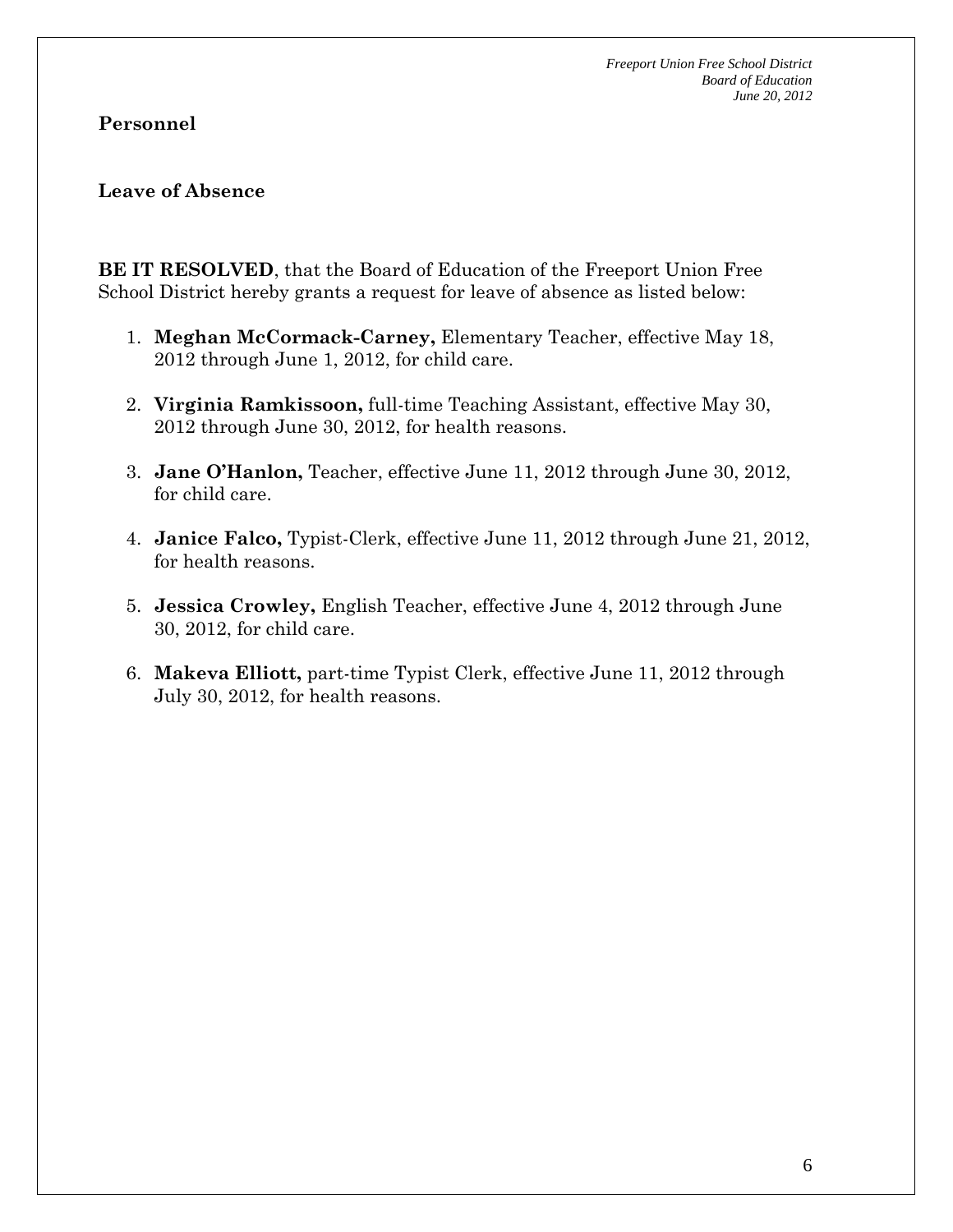### **Resignation of Staff**

**BE IT RESOLVED**, that the Board of Education of the Freeport Union Free School District hereby accepts the letter(s) of resignation from the following staff member(s) as listed below:

- 1. **Marta Flores,** Elementary Teacher, effective June 30, 2012, personal reasons.
- 2. **Jessica Miller**, full-time Teaching Assistant, effective August 31, 2012, to accept another position in the District.
- 3. **Jacqueline Capobianco**, full-time Teaching Assistant, effective August 31, 2012, to accept another position in the District.
- 4. **Christine Trotter,** full-time Teaching Assistant, effective August 31, 2012, for personal reasons.
- 5. **Adele Haskell,** full-time Teaching Assistant, effective August 31, 2012, for personal reasons.
- 6. **Carly Loewenthal,** part-time Teaching Assistant, effective June 30, 2012, personal reasons.
- 7. **Mariela Gutterman,** part-time Teaching Assistant, effective August 31, 2012, for personal reasons.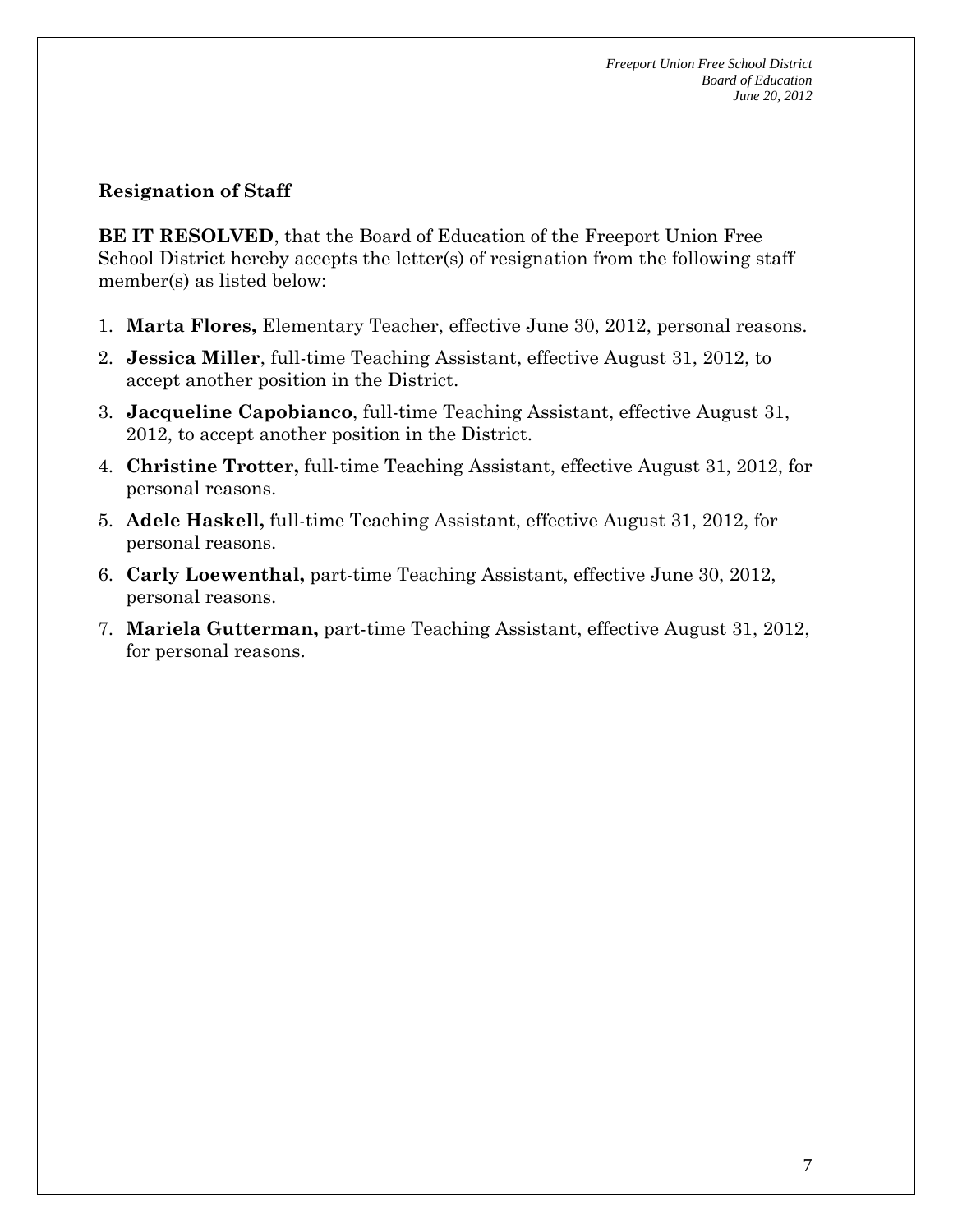## **Personnel**

### **Administrative Appointment – Temporary**

**BE IT RESOLVED**, that the Board of Education of the Freeport Union Free School District, upon the recommendation of the Superintendent, hereby appoints the individual(s) listed below, in accordance with the rules of the Board of Regents. These individual(s) shall possess appropriate certification allowing them to serve as Administrators in the public schools of New York.

**Jacqueline Matos,** Principal, Community Evening High School**,** a temporary appointment effective September 1, 2012 through June 30, 2013. The compensation for this appointment will be \$14,077, according to the Community School Schedule

**Michael Campligia,** Assistant Principal, Community Evening High School**,** a temporary appointment effective September 1, 2012 through June 30, 2013. The compensation for this appointment will be \$13,457, according to the Community School Schedule.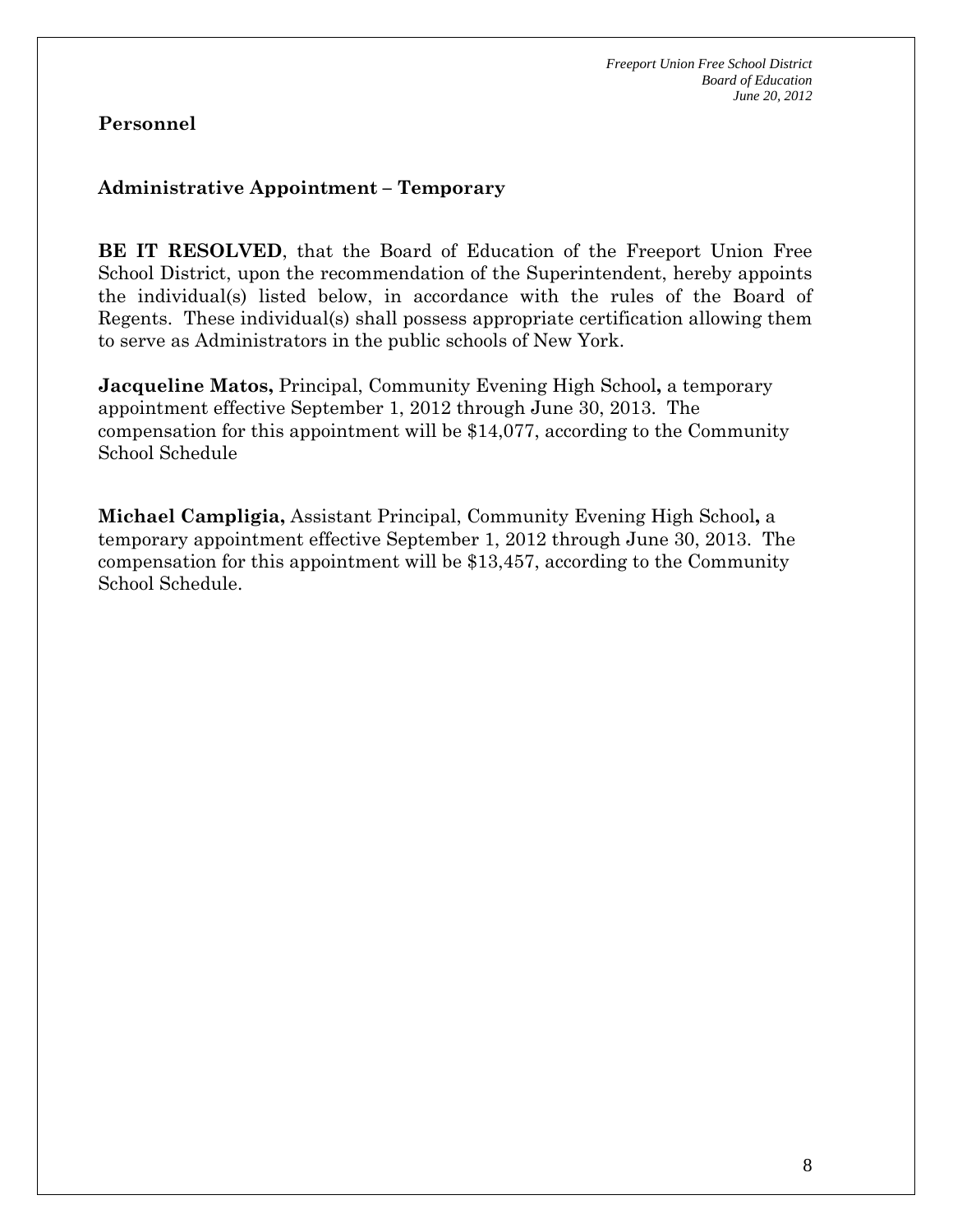# **Personnel**

#### **Appointment of Staff – Administrative – Probationary**

**BE IT RESOLVED,** that the Board of Education of the Freeport Union Free School District, upon the recommendation of the Superintendent, hereby appoints the individual(s) listed below, in accordance with the rules of the Board of Regents. These individual(s) shall possess appropriate certification allowing them to serve as Administrators in the public schools of New York.

**Glenn Stewart**, Assistant Director of Pupil Personnel, a probationary appointment effective July 1, 2012 with an anticipated tenure date of July 1, 2015. Compensation for this position will be on step 8 of the FSAA Schedule at \$115,283.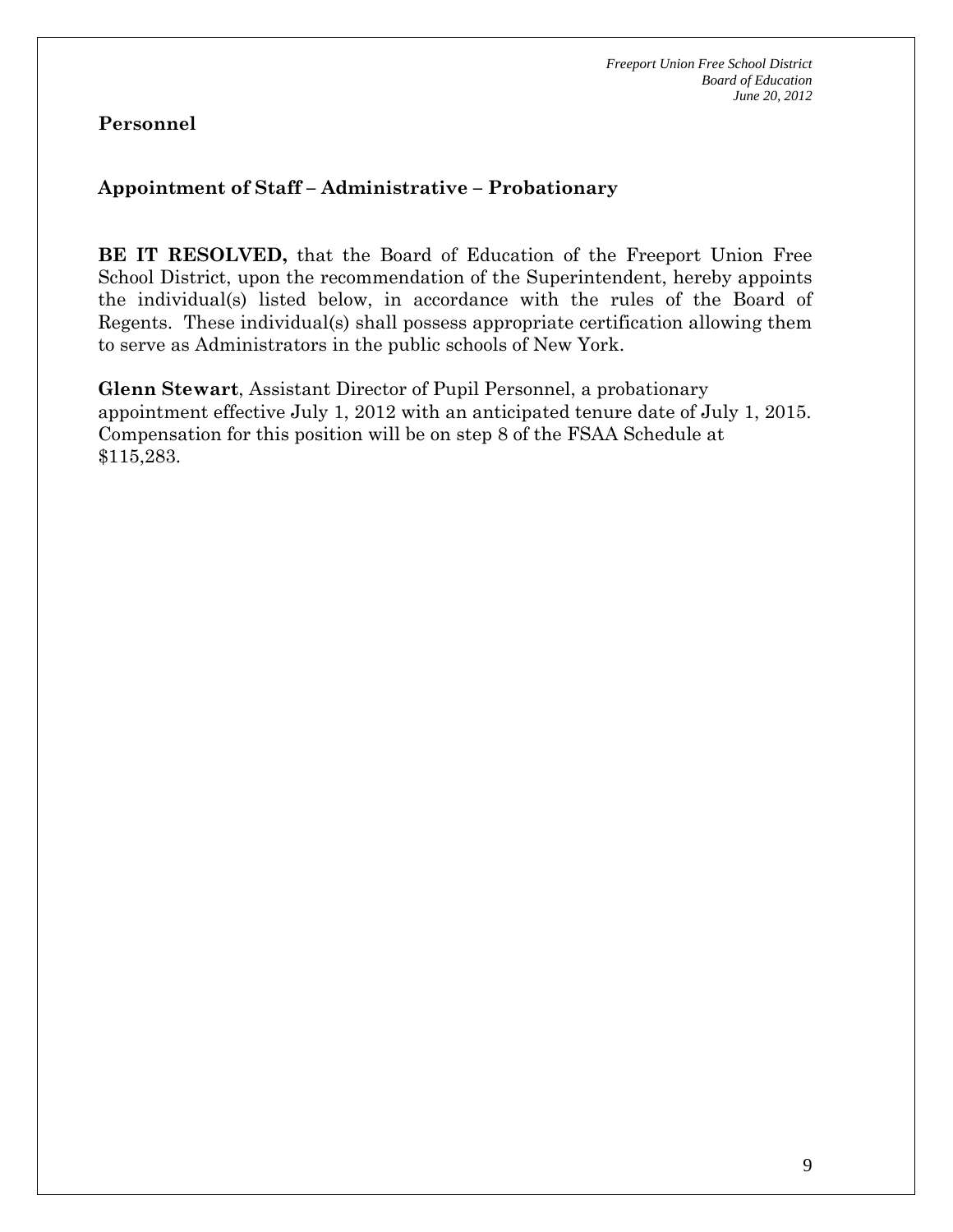# **Personnel**

### **Appointment of Staff – Probationary**

1. **Angela Behr**, Guidance Counselor, (replacing F. Polanco, resigned) a probationary appointment effective September 1, 2012 through August 31, 2014. Compensation will be on step 1 of the H3D Schedule at \$71,811. Assignment: FHS.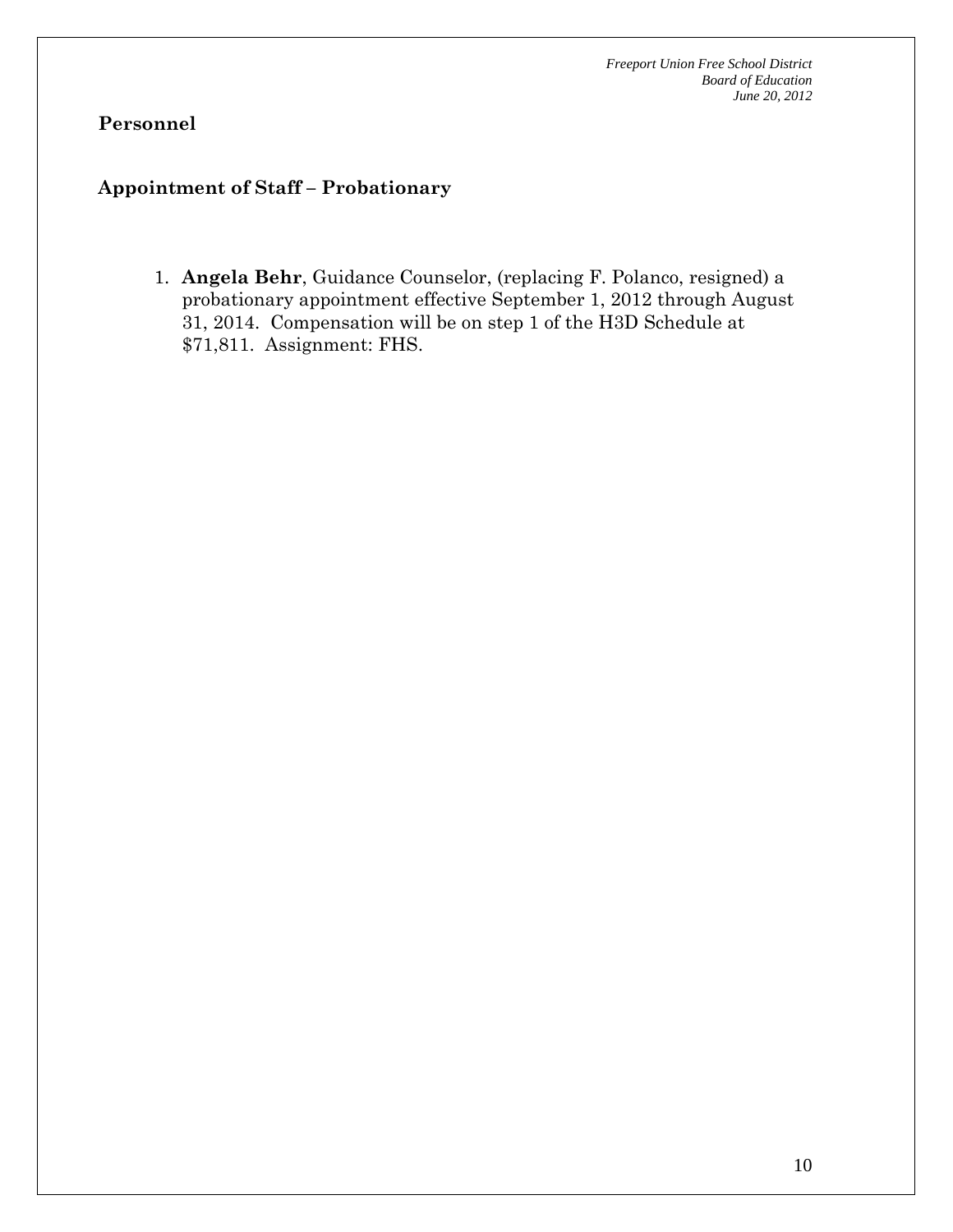#### **Personnel**

#### **Appointment of Staff – Temporary**

- 1. **Gina Silecchia**, Permanent Substitute, a temporary appointment effective September 1, 2012 through June 21, 2013. Assignment: Bayview.
- 2. **Dana Berner,** Reading Teacher, (leave replacement T. Stasi) a temporary appointment effective September 1, 2012 through January 31, 2013. Compensation will be pro-rated on step 2-2A of the U3D Schedule at \$65,485. Assignment: New Visions.
- 3. **Jacqueline Capobianco,** Permanent Substitute, a temporary appointment effective September 1, 2012 through June 21, 2013. Assignment: Archer.
- 4. **Jessica Miller**, Permanent Substitute, a temporary appointment effective September 1, 2012 through June 21, 2013. Assignment: Archer.
- 5. **Kristan Duffy,** Permanent Substitute, a temporary appointment effective September 1, 2012 through January 31, 2013. Assignment: New Visions.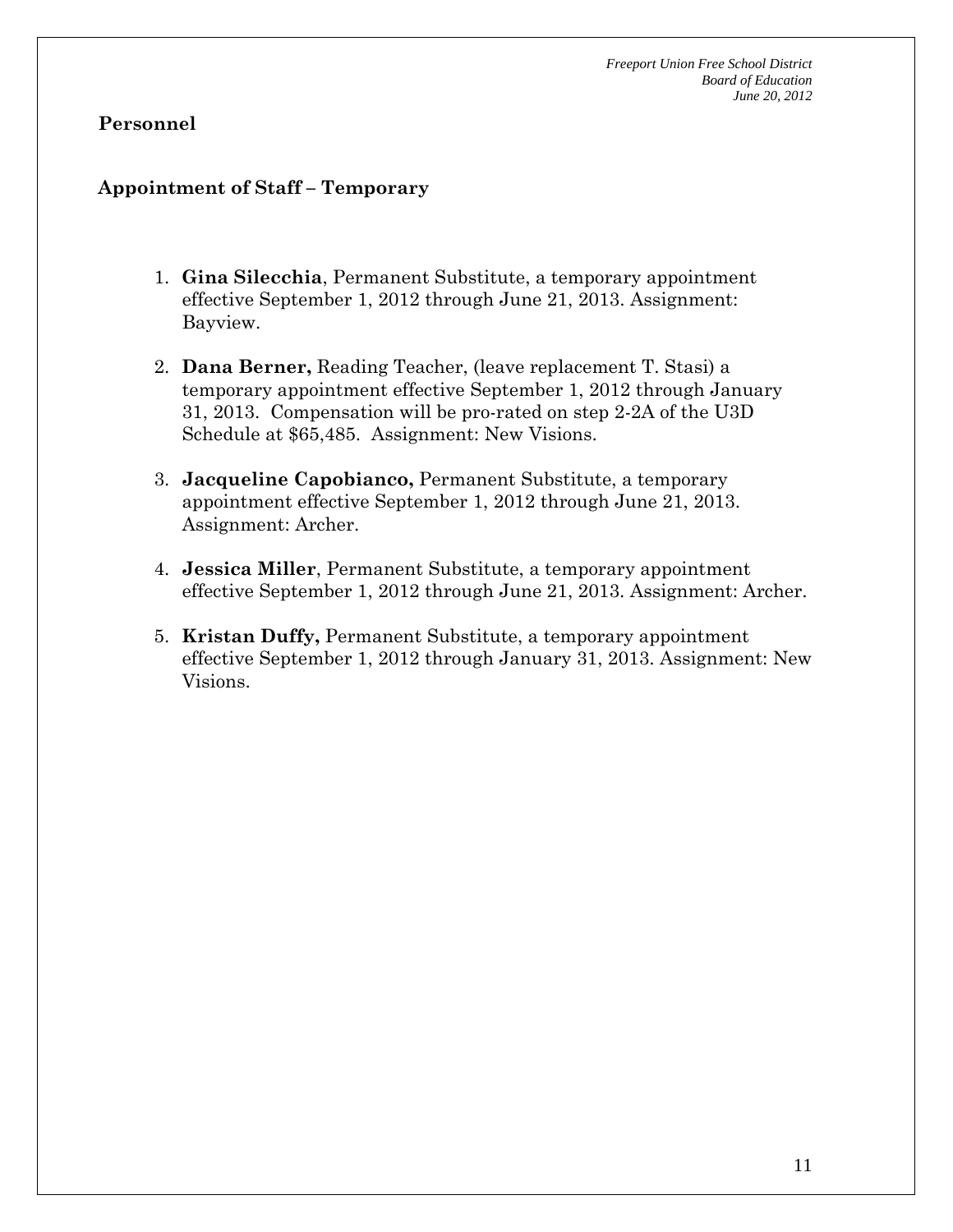# **Personnel**

## **Appointment of Supervisory Staff**

**BE IT RESOLVED,** that the Board of Education of the Freeport Union Free School District, upon the recommendation of the Superintendent, hereby appoints the following individuals as Supervisors:

| <b>NAME</b>                                  | <b>ASSIGNMENT</b>                  | <b>SCHOOL</b>      | <b>STIPEND</b> |
|----------------------------------------------|------------------------------------|--------------------|----------------|
| Sarah Molese                                 | <b>Lead Nurse</b>                  | Districtwide       | \$3,256        |
| Catherine Rode                               | Art Facilitator                    | Districtwide       | \$3,256        |
| Ruth Breidenback                             | Music Facilitator                  | Districtwide       | \$3,256        |
| <b>Cindy Misrock</b><br><b>Felice Niland</b> | Co-Lead Social Workers             | Districtwide       | \$1,628        |
|                                              |                                    |                    | \$1,628        |
| Donna Rusinek                                | Science Facilitator                | Archer             | \$3,256        |
| Merily Masin                                 | English Lang. Arts Lead<br>Teacher | Archer             | \$3,256        |
| Linda Marino                                 | <b>Mathematics Lead</b><br>Teacher | Archer             | \$3,256        |
| Michael Huisman                              | Science Facilitator                | Bayview            | \$3,256        |
| Andrea Parisi                                | English Lang. Arts Lead<br>Teacher | Bayview            | \$3,256        |
| <b>Wendy Valasky</b>                         | Mathematics Lead<br>Teacher        | Bayview            | \$3,256        |
| Therese Casoria                              | <b>Science Facilitator</b>         | Giblyn             | \$3,256        |
| Larraine Brown                               | English Lang. Arts Lead<br>Teacher | Giblyn             | \$3,256        |
| Mary Kelly                                   | <b>Mathematics Lead</b><br>Teacher | Giblyn             | \$3,256        |
| Michael De<br>Gennnaro                       | <b>Science Facilitator</b>         | <b>New Visions</b> | \$1,628        |
| Carol Cartinella                             |                                    |                    | \$1,628        |
| Constance Malcolm-                           | English Lang. Arts Lead            | <b>New Visions</b> | \$3,256        |
| Grant                                        | Teacher                            |                    |                |
| Allan Brimer                                 | <b>Mathematics Lead</b><br>Teacher | New Visions        | \$3,256        |

# 2012-2013 SUPERVISORY ASSIGNMENTS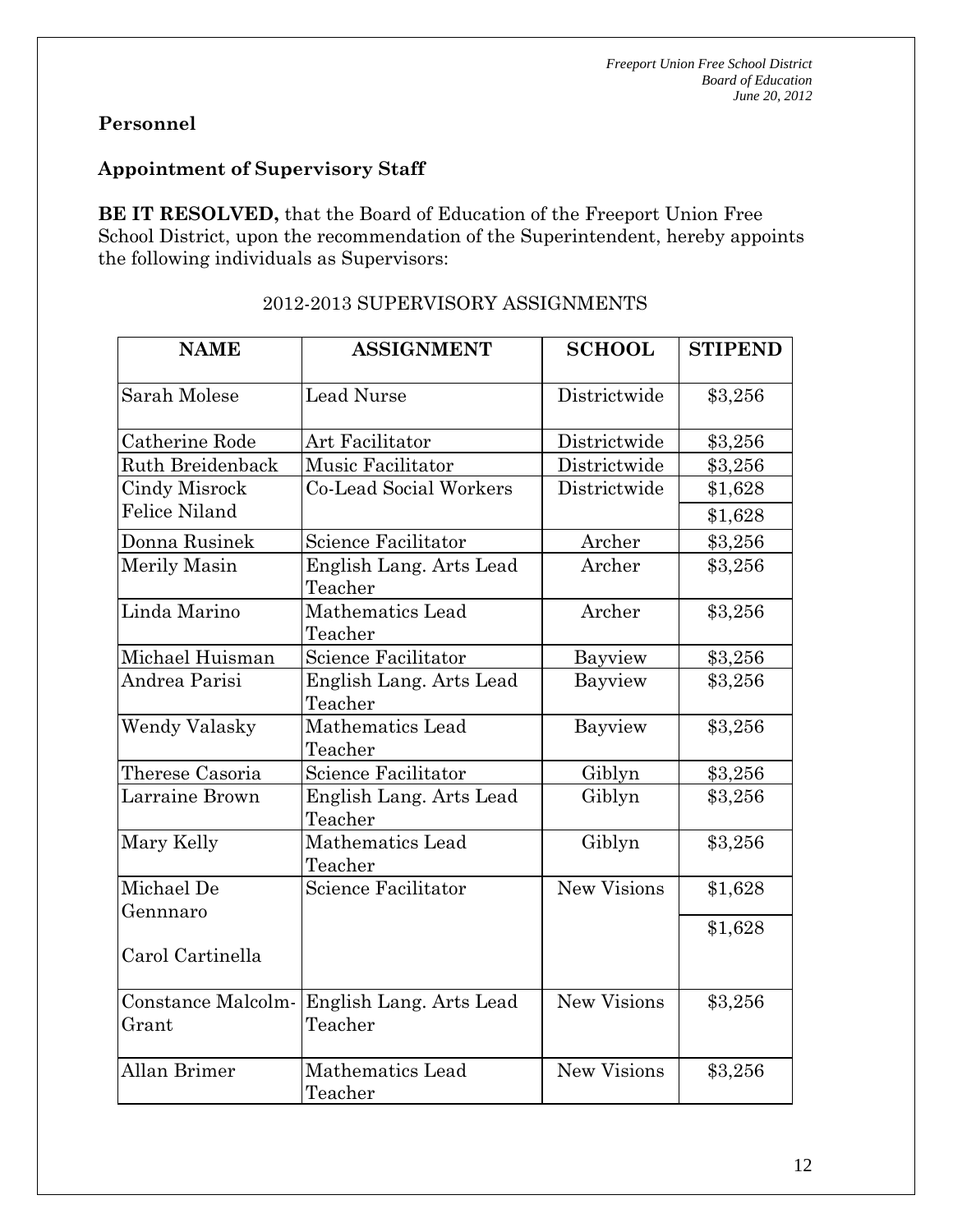| Karen Weckler        | Science Facilitators- 5th             | Atkinson   | \$1,628 |
|----------------------|---------------------------------------|------------|---------|
| Matthew Yatsyla      | grade                                 |            | \$1,628 |
|                      | Science Facilitators- 6 <sup>th</sup> |            |         |
|                      | grade                                 |            |         |
| Diane Notti          | Special Education Lead                | Atkinson   | \$3,256 |
|                      | Teacher                               |            |         |
| Karen Heins          | Team Leader                           | Atkinson   | \$3,256 |
| MaryAnne Keane       | Team Leader                           | Atkinson   | \$3,256 |
| Kerri Sparacia       | Team Leader                           | Atkinson   | \$3,256 |
| Jeanne Sanders       | Team Leader                           | Atkinson   | \$3,256 |
| Jennifeer Ferrarelli | Team Leader                           | Atkinson   | \$3,256 |
| Donna Librizzi       | Team Leader                           | Atkinson   | \$3,256 |
| Karen Wecksler       | Team Leader                           | Atkinson   | \$3,256 |
| Thesla Bongiorno     | Team Leader                           | Atkinson   | \$3,256 |
| Michael Filaski      | <sup>7th</sup> Gr. Team Leader        | Dodd       | \$3,256 |
| Danielle Ballard     | <sup>7th</sup> Gr. Team Leader        | Dodd       | \$3,256 |
| <b>Shelly Scully</b> | <sup>7th</sup> Gr. Team Leader        | Dodd       | \$3,256 |
| Judith Summers       | <sup>7th</sup> Gr. Team Leader        | Dodd       | \$3,256 |
| Anthony Aniano       | Mathematics Lead                      | Dodd       | \$3,256 |
|                      | Teacher                               |            |         |
| <b>Shelly Scully</b> | Social Studies Lead                   | Dodd       | \$3,256 |
|                      | Teacher                               |            |         |
| Thomas Doyle         | Science Lead Teacher                  | Dodd       | \$3,256 |
| Lori Cohen           | <b>English Lead Teacher</b>           | Dodd       | \$3,256 |
| <b>Bridget Zamot</b> | Foreign Language Lead                 | Dodd       | \$3,256 |
|                      | Teacher                               |            |         |
| Nancy Berg           | Special Education Lead                | Dodd       | \$3,256 |
|                      | Teacher                               |            |         |
| James Wandzilak      | Technology & FACS Lead                | Dodd       | \$3,256 |
|                      | Teacher                               |            |         |
| Andrea Kane          | English Department Chair              | FHS        | \$5,259 |
| Michael Campiglia    | Science Department Chair              | <b>FHS</b> | \$5,259 |
| Patricia Duffy       | Special Ed. Department                | <b>FHS</b> | \$5,259 |
|                      | Chair                                 |            |         |
| Jacqueline Matos     | Mathematics Department                | <b>FHS</b> | \$5,259 |
|                      | Chair                                 |            |         |
| Linda Hendrickson    | Social Studies Department             | <b>FHS</b> | \$5,259 |
|                      | Chair                                 |            |         |
| Emma Perdomo         | <b>Guidance Department</b>            | <b>FHS</b> | \$5,259 |
|                      | Chair                                 |            |         |
| Gleni Peña           | World Language                        | <b>FHS</b> | \$5,259 |
|                      | Department Chair                      |            |         |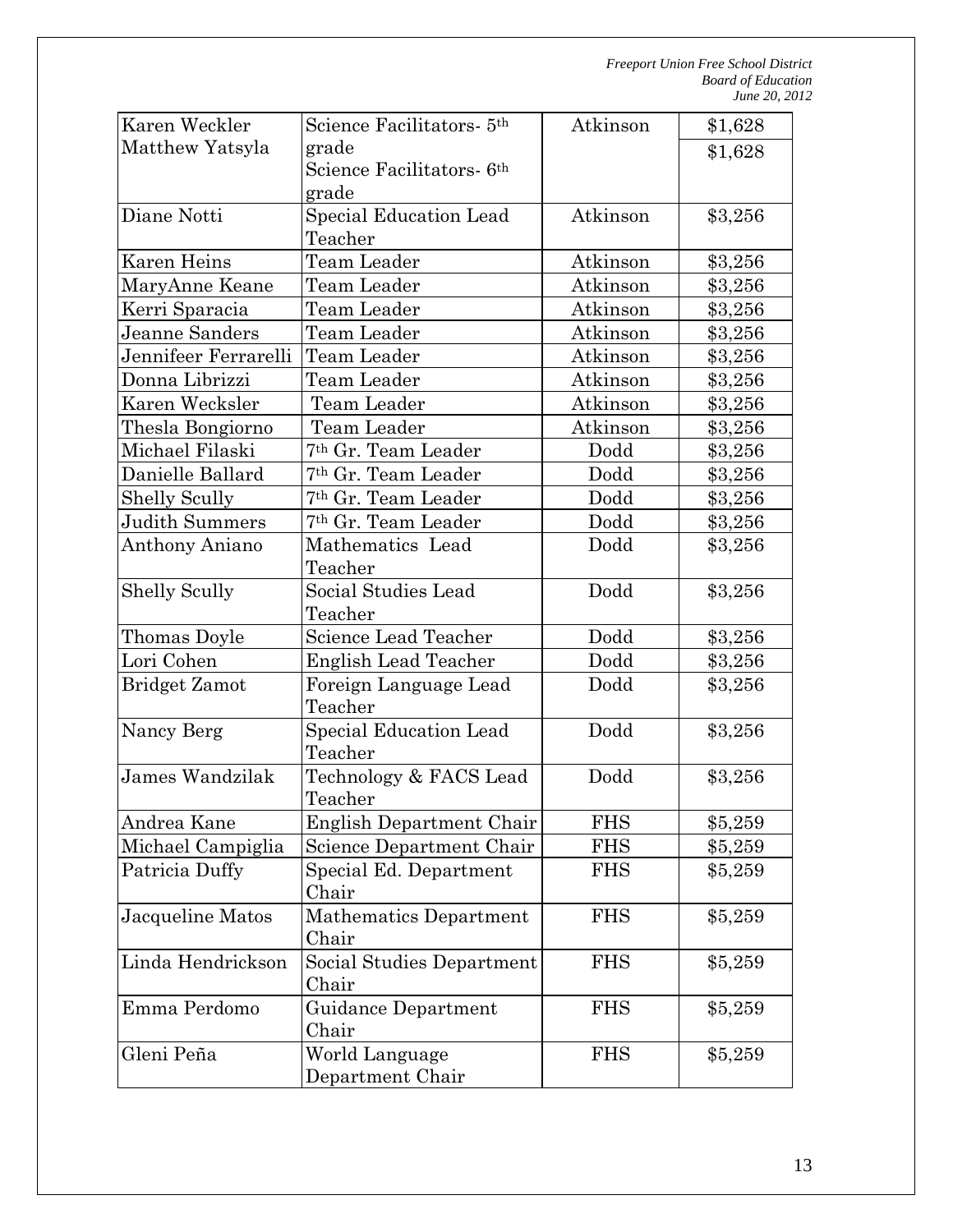| Richard Johnson | Technology/Business Lead<br>Teacher | <b>FHS</b> | \$3,256 |
|-----------------|-------------------------------------|------------|---------|
| Betsy Funch     | Student Org. Controller             | <b>FHS</b> | \$5,250 |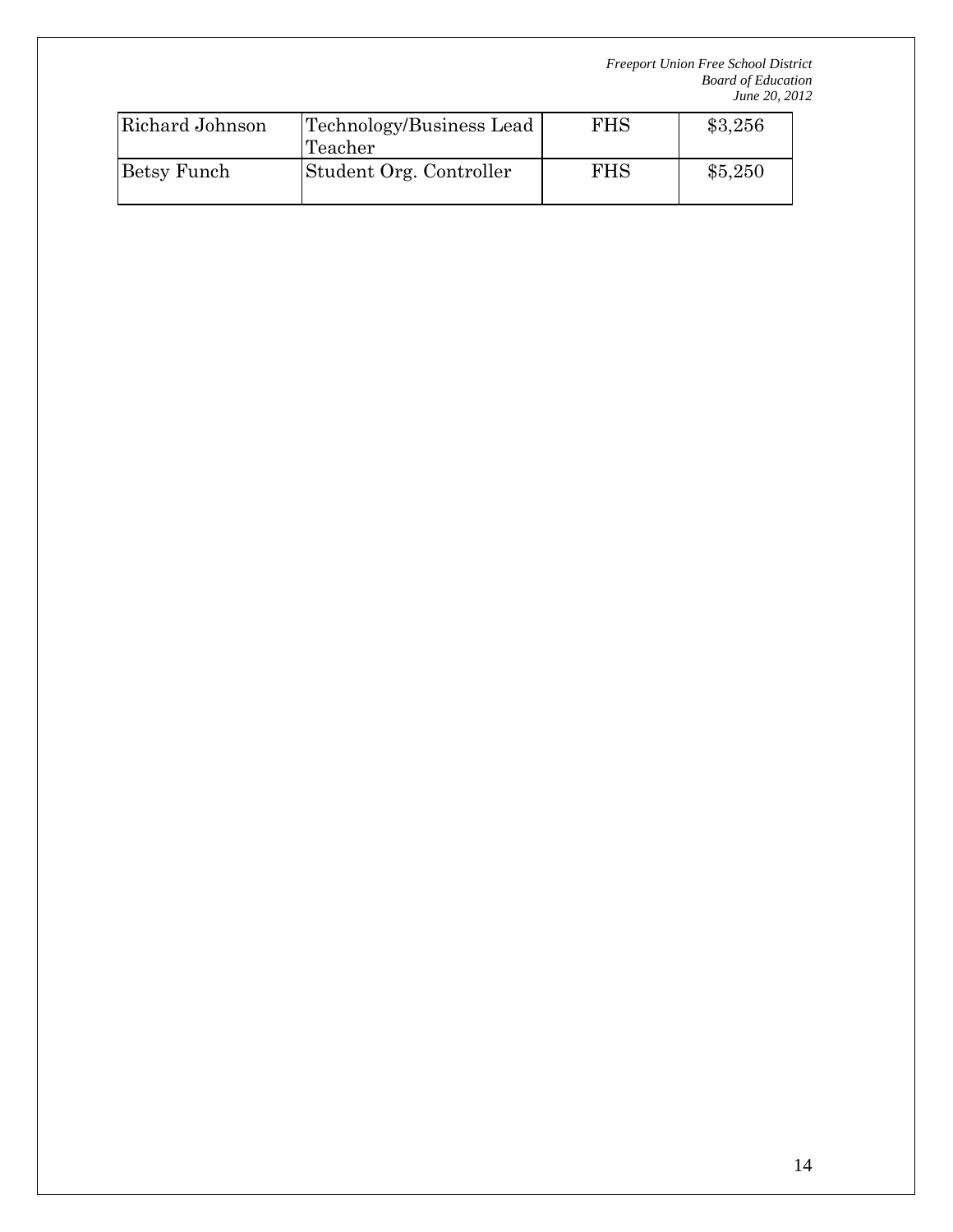## **Personnel**

#### **Appointment of Summer Academy of the Arts/Enrichment Staff**

**BE IT RESOLVED**, that the Board of Education of the Freeport Union Free School District, upon the recommendation of the Superintendent, hereby appoints the individuals listed in accordance with the rules of the Board of Regents. These individuals shall possess appropriate certification allowing them to serve as teachers in the public schools of New York

| Band:                     |                    |            |
|---------------------------|--------------------|------------|
|                           | Ronald Federici    | \$3,478.88 |
|                           | Adam Rubin         | \$3,478.88 |
| Orchestra:                |                    |            |
|                           | Catherine Beck     | \$3,478.88 |
|                           | Jennifer Skelly    | \$3,478.88 |
| <b>Chorus:</b>            |                    |            |
|                           | Dr. Talonda Thomas | \$3,478.88 |
|                           | Sherill Spruill    | \$3,478.88 |
| Art:                      |                    |            |
|                           | Amy Bendel         | \$3,478.88 |
|                           | Shenequa Thompson  | \$3,478.88 |
| Dance:                    |                    |            |
|                           | Mahendra Guerrier  | \$3,478.88 |
| Theater:                  |                    |            |
|                           | Geraldine LaPenne  | \$3,478.88 |
|                           | Jeannie Rodriguez  | \$3,478.88 |
| <b>Nurse</b>              |                    |            |
|                           | Agnes Ford-Burgess | \$2,696.88 |
| <b>Teaching Assistant</b> |                    |            |
|                           | Vida Brizill       | \$925.56   |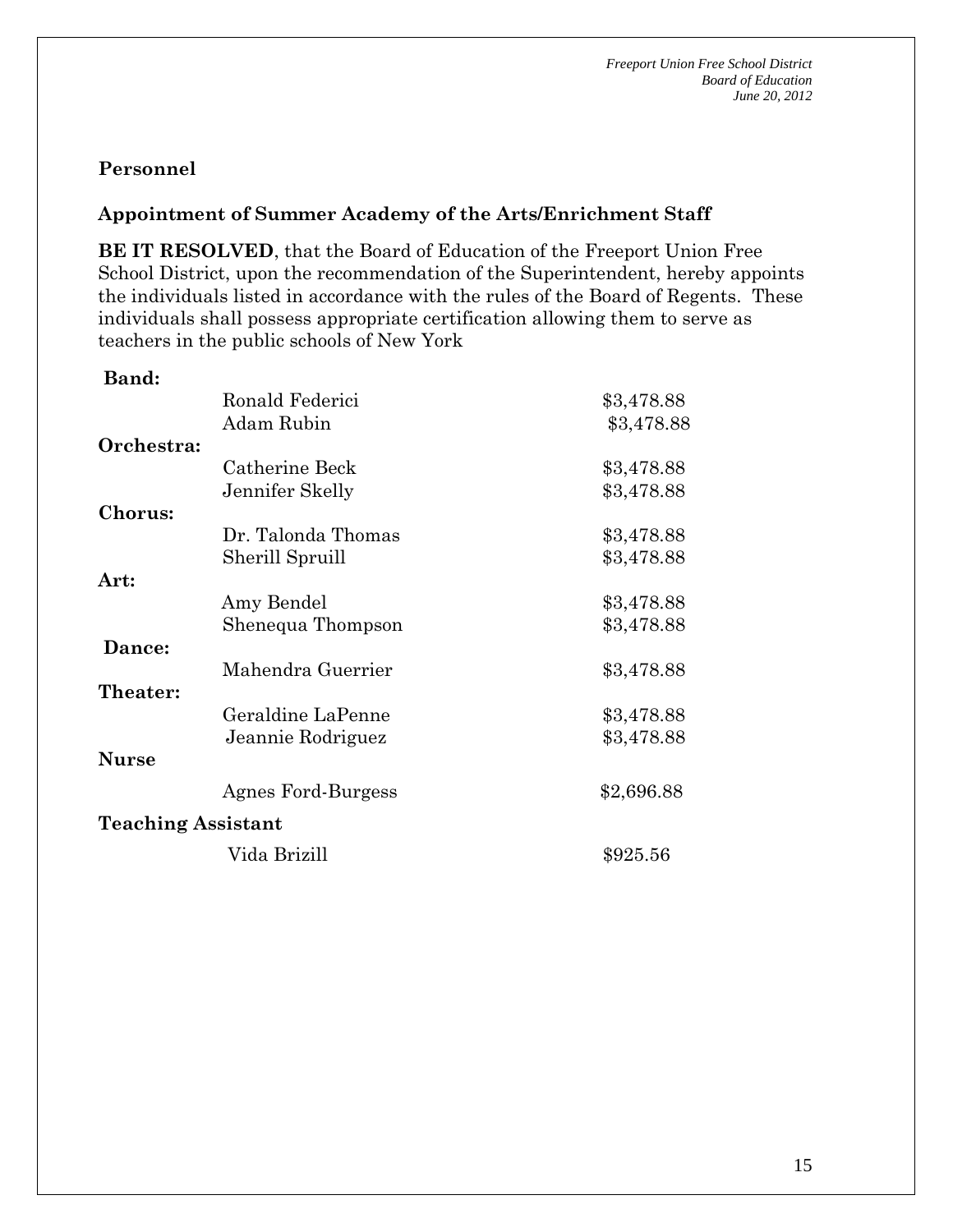#### **Education**

#### **CSE/CPSE Minutes**

**BE IT RESOLVED,** that the Board of Education of the Freeport Union Free School District hereby accepts the minutes of the meetings of the Committee on Special Education and the Committee on Preschool Special Education for the following dates:

March 1, 9, 28, 2012

April 2, 3, 4, 6, 17, 18, 19, 23, 25, 27, 2012

May 2, 3, 4, 7, 8, 9, 10, 14, 15, 16, 17, 21, 22, 23, 24, 30, 31, 2012

June 1, 4, 5, 6, 2012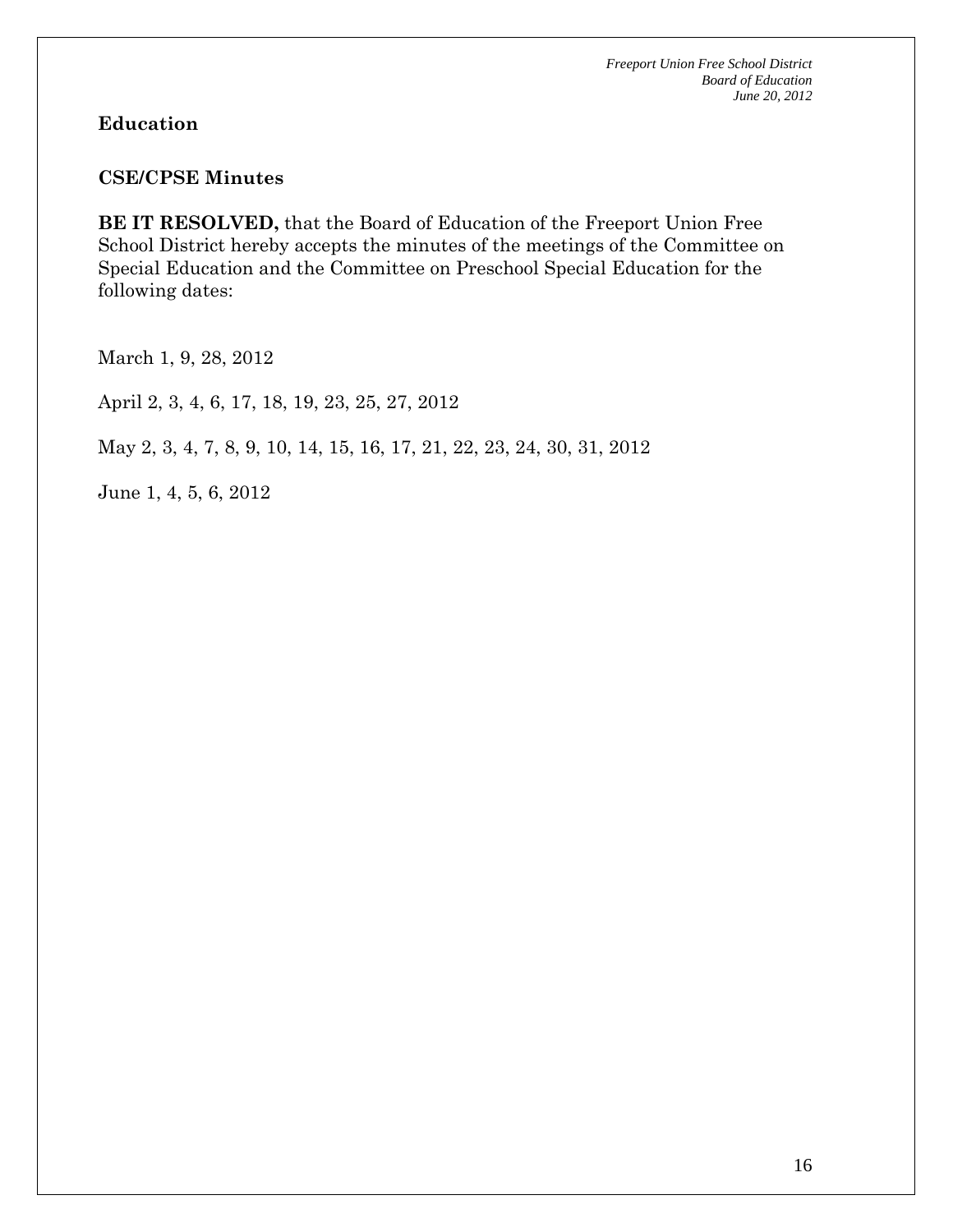## **Personnel**

#### **Retirement of Staff**

**BE IT RESOLVED,** that the Board of Education of the Freeport Union Free School District hereby accepts the letter of resignation for the purpose of retirement from the following staff member as listed:

**Connie Lynam**, part-time Teacher Aide, effective July 1, 2012, after serving the children of Freeport for more than 8 years.

**Gloria Adams**, Teaching Assistant, effective July 6, 2012, after serving the children of Freeport for more than 38 years.

**Alejandrina Miranda**, Teaching Assistant, effective July 1, 2012, after serving the children of Freeport for more than 11 years.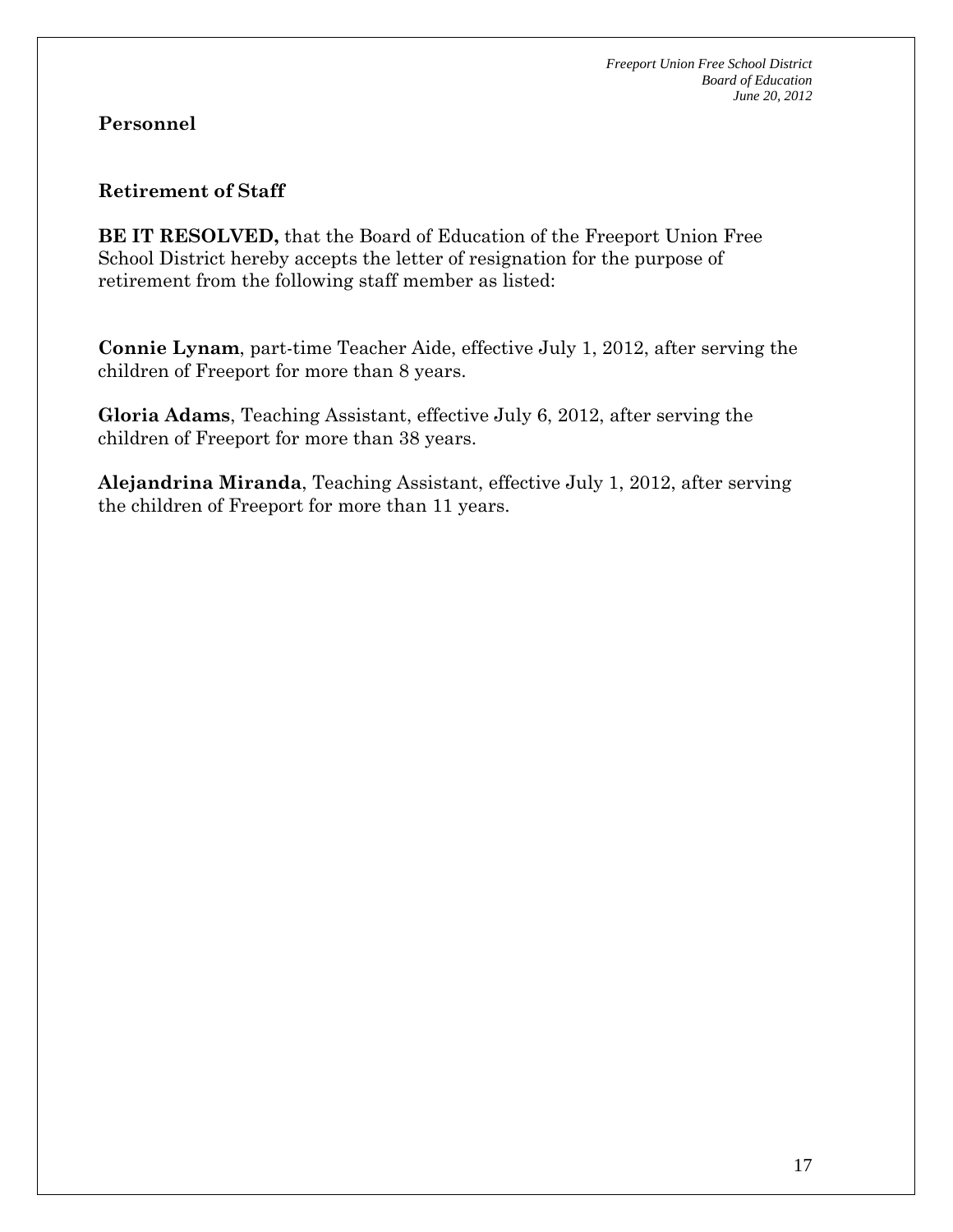# **Personnel**

# **Granting of Tenure**

**BE IT RESOLVED,** that the Board of Education of the Freeport Union Free School District hereby grants tenure status to the following individual(s):

| Teacher(s)                  |               |                              |                    |  |
|-----------------------------|---------------|------------------------------|--------------------|--|
| <b>NAME</b>                 | <b>SCHOOL</b> | <b>TENURE AREA</b>           | <b>TENURE DATE</b> |  |
| Rebecca Karp                | Giblyn        | <b>Special Education</b>     | September 1, 2012  |  |
| Caitlin Donovan             | <b>FHS</b>    | Music                        | September 1, 2012  |  |
| Lori Golbert                | Archer/NV     | Reading                      | September 1, 2012  |  |
| Thomas Foley                | <b>FHS</b>    | Technology                   | September 7, 2012  |  |
| <b>Bryan Fiore</b>          | Atkinson      | <b>Special Education</b>     | September 8, 2012  |  |
| Lynda Wood                  | <b>FHS</b>    | <b>Special Education</b>     | September 8, 2012  |  |
| <b>Christopher Dressler</b> | <b>FHS</b>    | <b>Special Education</b>     | Sepetmber 8, 2012  |  |
|                             |               | <b>Teaching Assistant(s)</b> |                    |  |
| Lisa Chimeri                | Giblyn        | <b>Teaching Assistant</b>    | September 1, 2012  |  |
| Janet Lalmansingh           | Columbus      | <b>Teaching Assistant</b>    | September 1, 2012  |  |
| Joanne Pumo                 | Dodd          | <b>Teaching Assistant</b>    | September 1, 2012  |  |
| Jacqueline Capobianco       | Archer        | <b>Teaching Assistant</b>    | September 1, 2012  |  |
| Jeanine Morsch              | Columbus      | <b>Teaching Assistant</b>    | September 1, 2012  |  |
| Shari Wiener                | Bayview       | <b>Teaching Assistant</b>    | September 1, 2012  |  |
| Maria Kawalchuk             | Atkinson      | <b>Teaching Assistant</b>    | September 1, 2012  |  |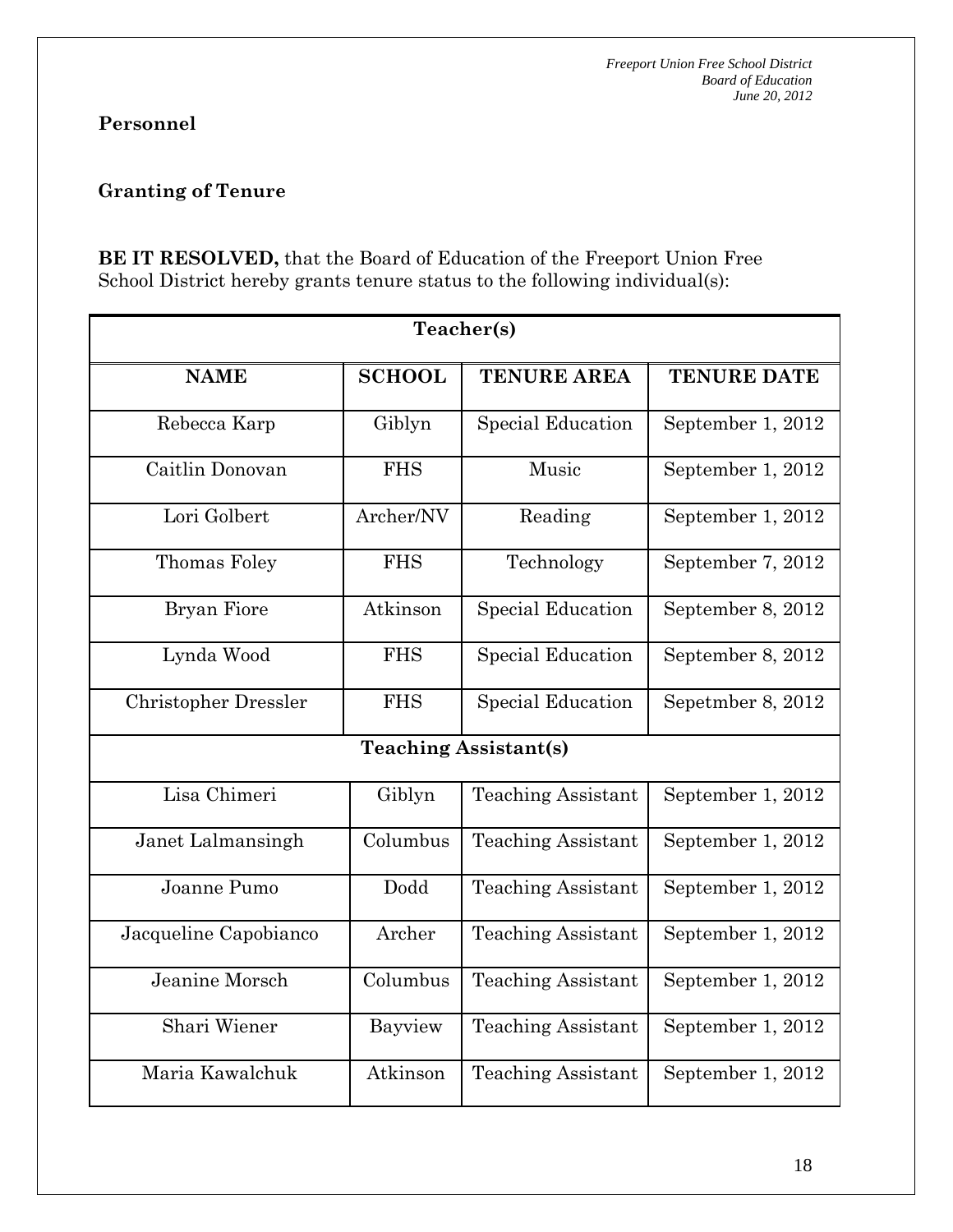| Francine Sigler           | Dodd     | <b>Teaching Assistant</b> | September 15, 2012 |
|---------------------------|----------|---------------------------|--------------------|
| Russell Notti             | Atkinson | <b>Teaching Assistant</b> | October 13, 2012   |
| Tiffany Leotaud-Shinkonde | Dodd     | <b>Teaching Assistant</b> | October 23, 2012   |
| Nancy Eitelberg           | Archer   | <b>Teaching Assistant</b> | October 26, 2012   |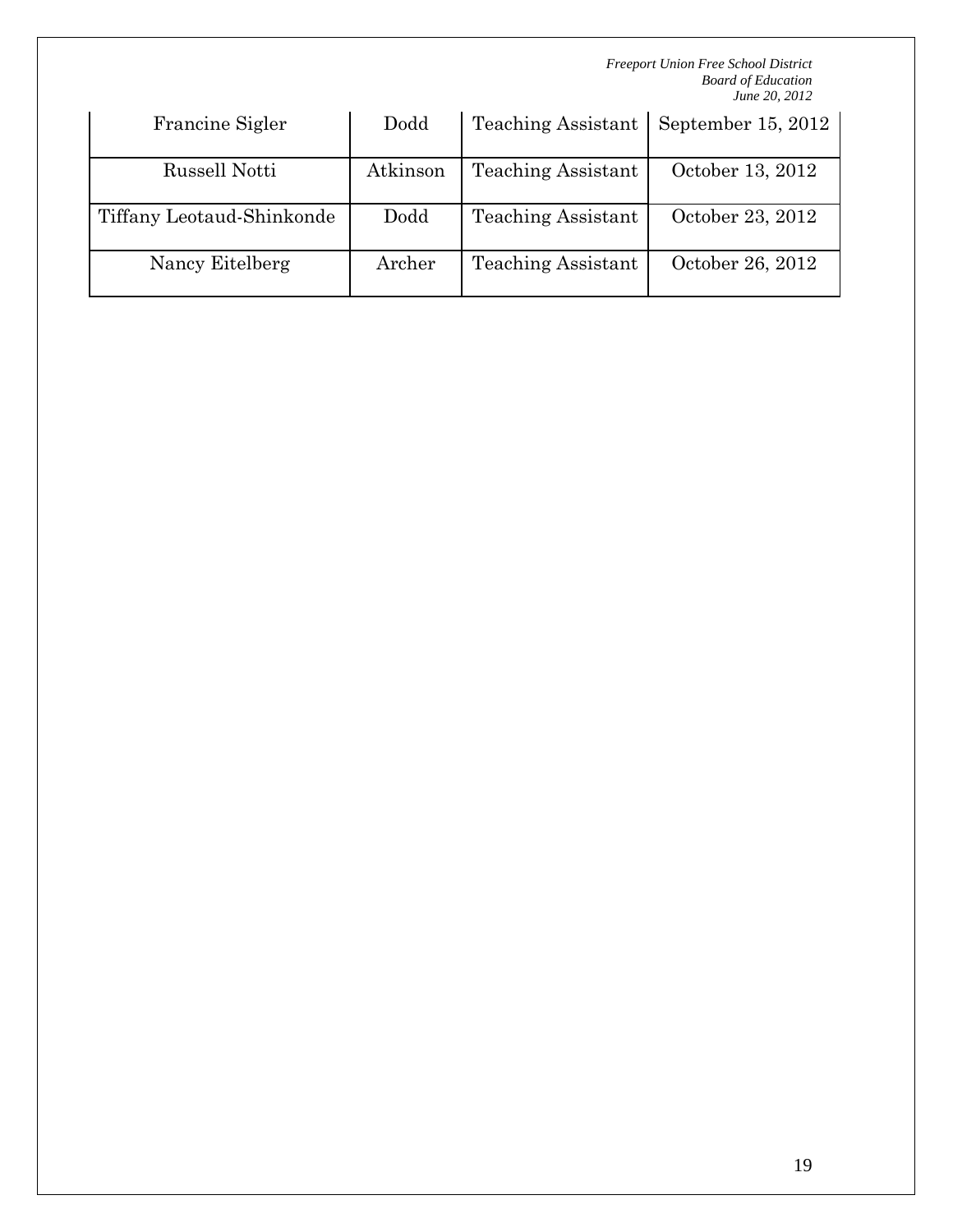# **Education**

#### **Adoption of the Revised Policies**

**BE IT RESOLVED,** that the Board of Education of the Freeport Union Free School District hereby adopts the Board of Education Revised Policies as attached; Dignity Act for All Students #7550

Civility, Citizenship and Character Education/Interpersonal Violence Prevention Education #8242.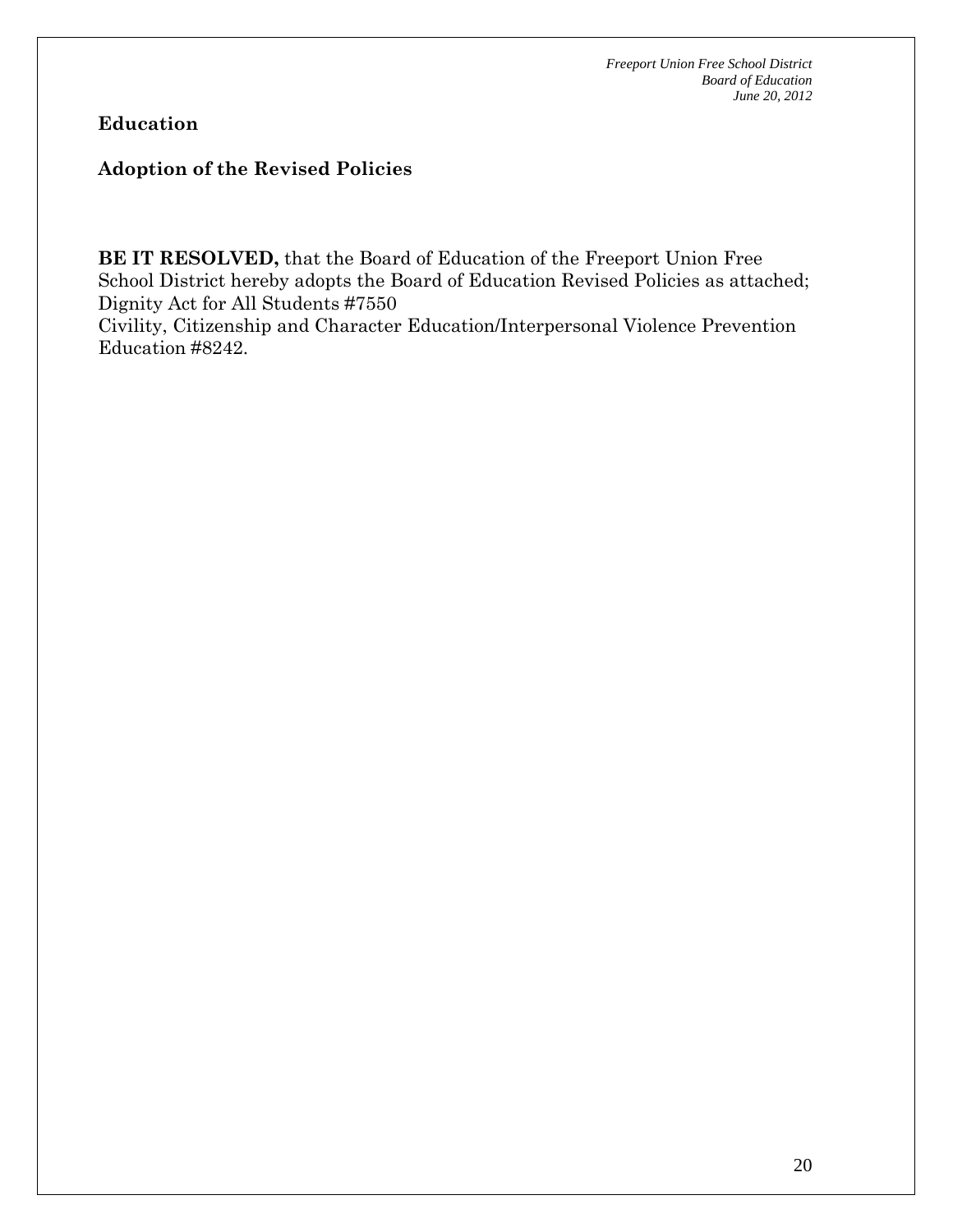**Education** 

## **Adoption of the Revised Code of Conduct**

**BE IT RESOLVED,** that the Board of Education of the Freeport Union Free School District hereby adopts the revised Code of Conduct for 2012-2013 School Year.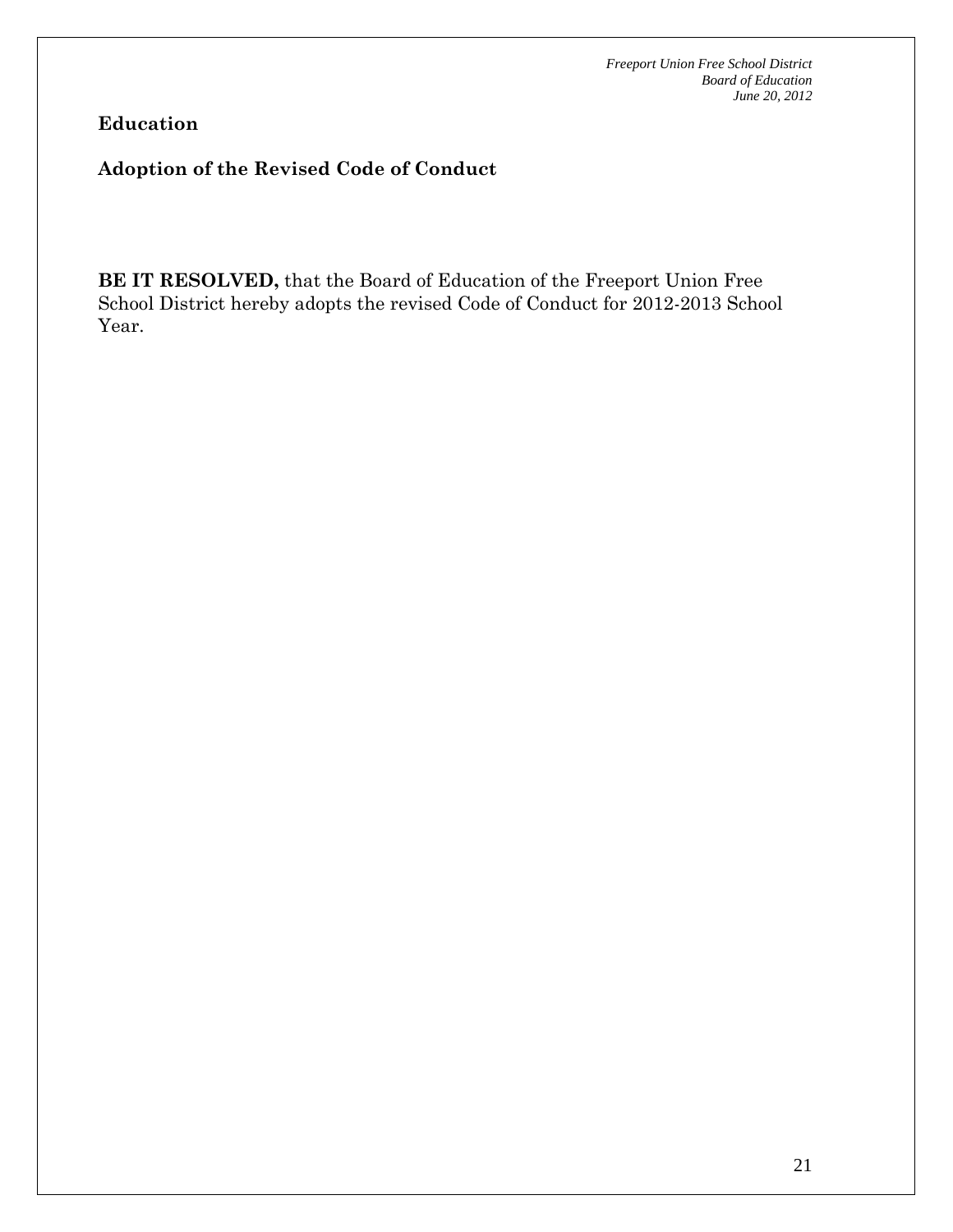**Education** 

### **Adoption of the Annual Professional Performance Review (APPR) Plans**

**BE IT RESOLVED**, that the Board of Education of the Freeport Union Free School District herewith approves and adopts the attached documents as the District's Annual Professional Performance Review plan for classroom teachers and principals in compliance with the Education Law §3012-c, 8 N.Y.C.R.R. 30-2 and 8 N.Y.C.R.R. 100.2; and

**BE IT FURTHER RESOLVED**, that the Board of Education authorizes the Superintendent or his designee to submit the plan via the online portal, "Review Room", or via any other means allowable by law, to the Commissioner of Education for review.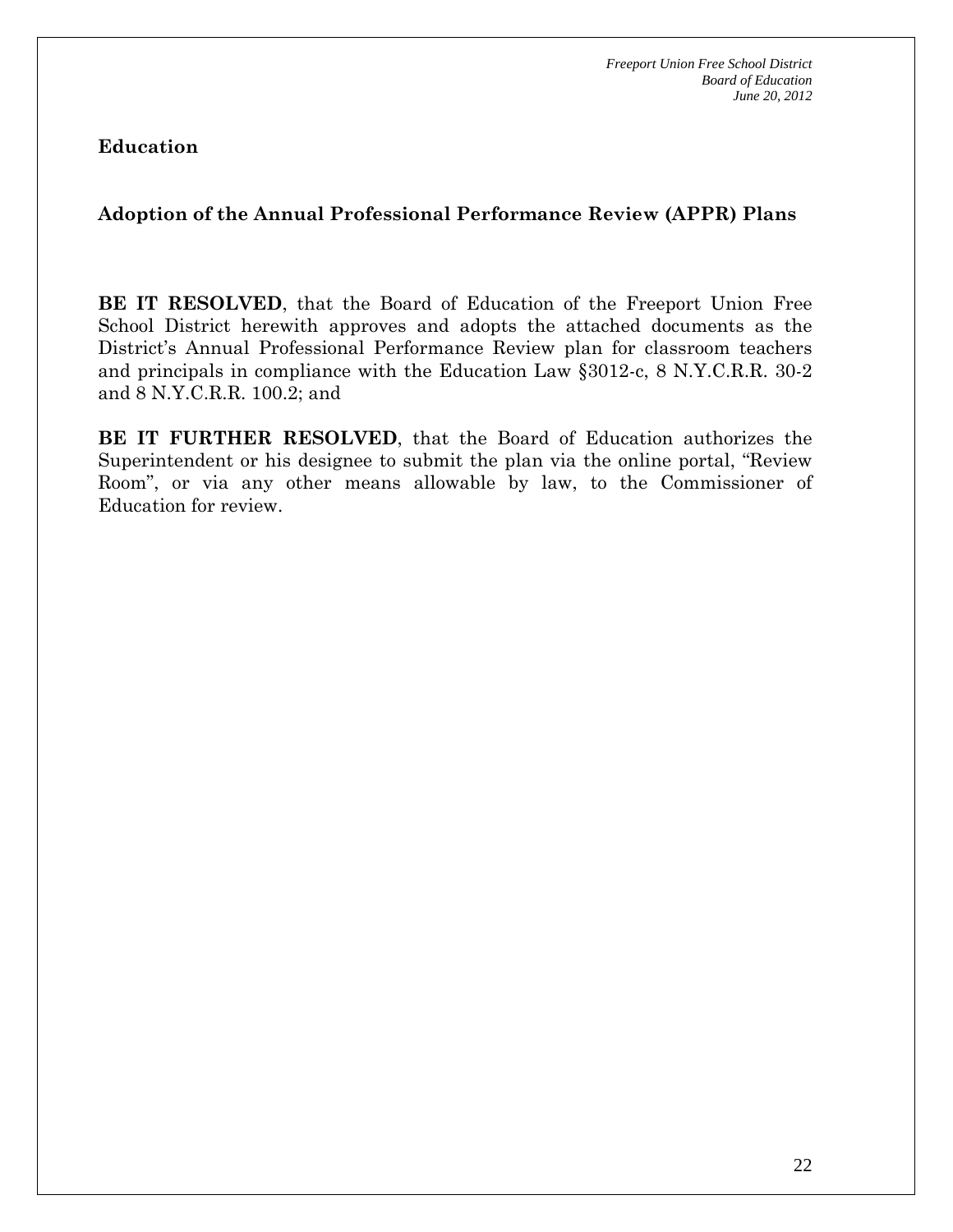#### **Education**

#### **Appointment of Dignity Act Coordinators**

**BE IT RESOLVED**, by the Board of Education of the Freeport Union Free School District hereby appoints the following individuals as Dignity Act Coordinators in their respective schools as listed:

Mary Gargiulo **Archer Street Elementary School**  Elizabeth Biscotti Archer Street Elementary School Patricia Belfi Atkinson Intermediate School Mike Fee Atkinson Intermediate School Mariella Echegaray Ryan Atkinson Intermediate School Nina Sasso Atkinson Intermediate School Alma Rocha Bayview Avenue Elementary School Cindy Misrock Bayview Avenue Elementary School Emmy Nicholas Alvarado Columbus Early Childhood Center Linda Wiener Columbus Early Childhood Center Felice Niland Dodd Middle School Danielle Ballard Dodd Middle School Nancy Berg Dodd Middle School Michael Filaski Dodd Middle School John O'Mard Dodd Middle School Judi Summers Dodd Middle School Gisselle Campbell Ham Freeport High School Maria Duran Freeport High School Rosemary Garcia Freeport High School Robert Lordi Freeport High School Joseph Mille Freeport High School Clorinda Pawlak Giblyn Elementary School Carmen Tarantino Giblyn Elementary School Susan Deluca New Visions Elementary School Diana Octave Boxill New Visions Elementary School Michael Singleton District-wide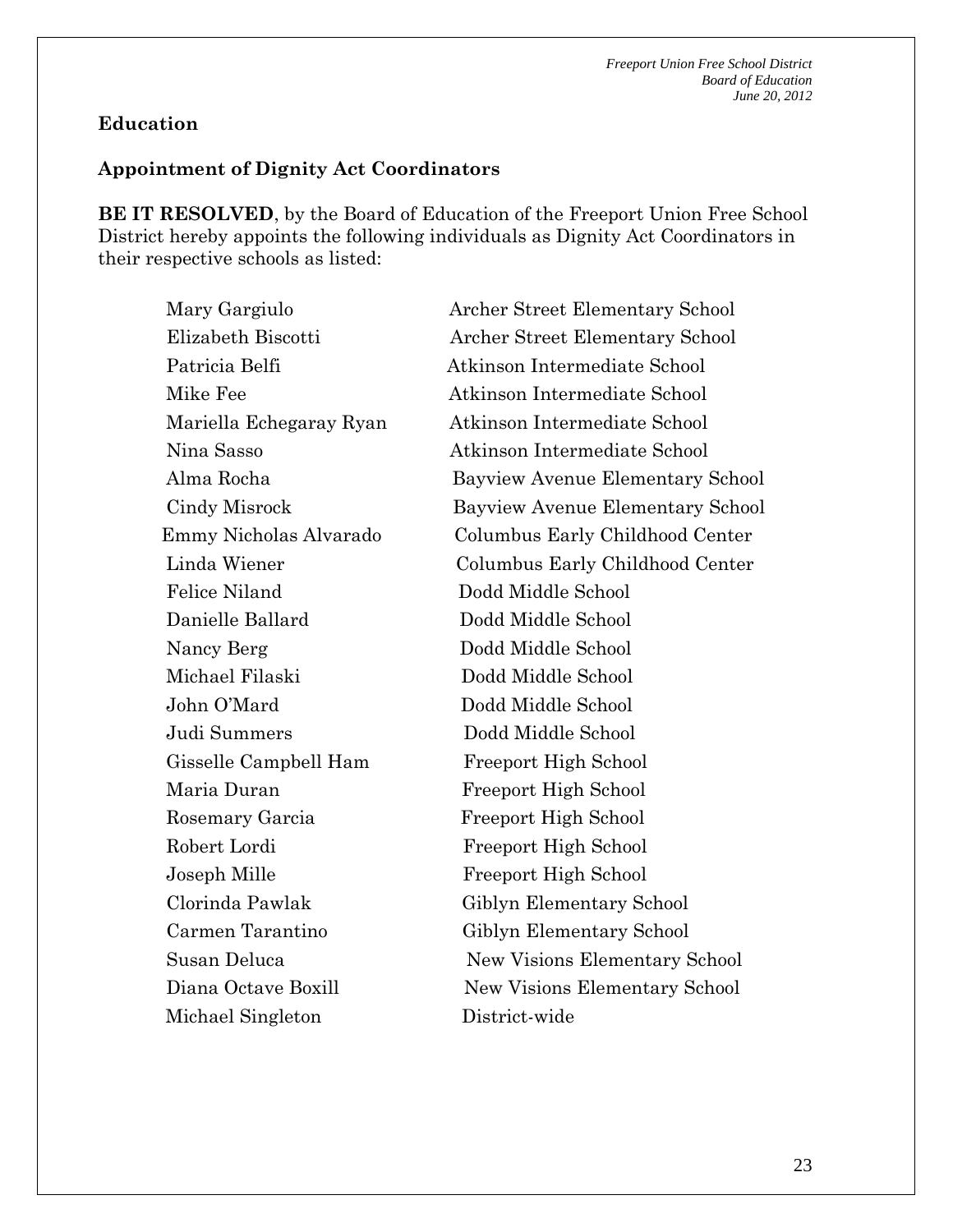**Education** 

# **Approval of an Interim Director of the Arts**

**BE IT RESOLVED,** that the Board of Education of the Freeport Union Free School District hereby approves Anne Marie Hudley Simmons to serve in the capacity of an Interim Director of the Arts, effective July 1, 2012, at a per diem rate of \$600; and

**BE IT FURTHER RESOLVED**, that the Board of Education of the Freeport Union Free School District authorizes the Superintendent (or his designee) to execute said agreements on its behalf.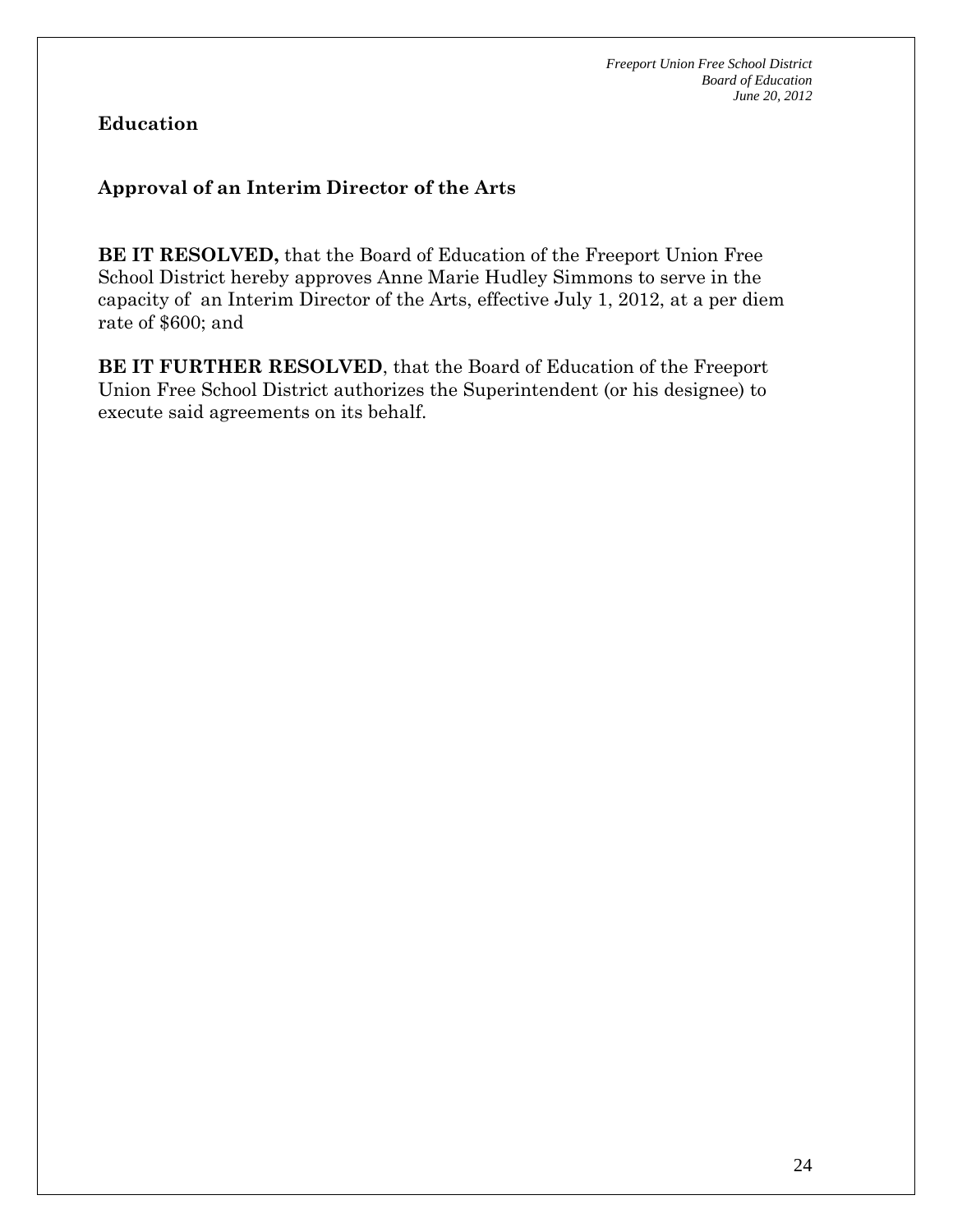### **Approval of a Service Agreement with School Aid Specialists**

**BE IT RESOLVED**, that the Board of Education of the Freeport Union Free School District hereby appoints School Aid Specialists to review the District's Special Education applications for state aid for students educated in 2010-11 and 2011-12 for a fee of fifteen percent of the increased revenue resulting from their findings and actions, not to exceed \$50,000 in total.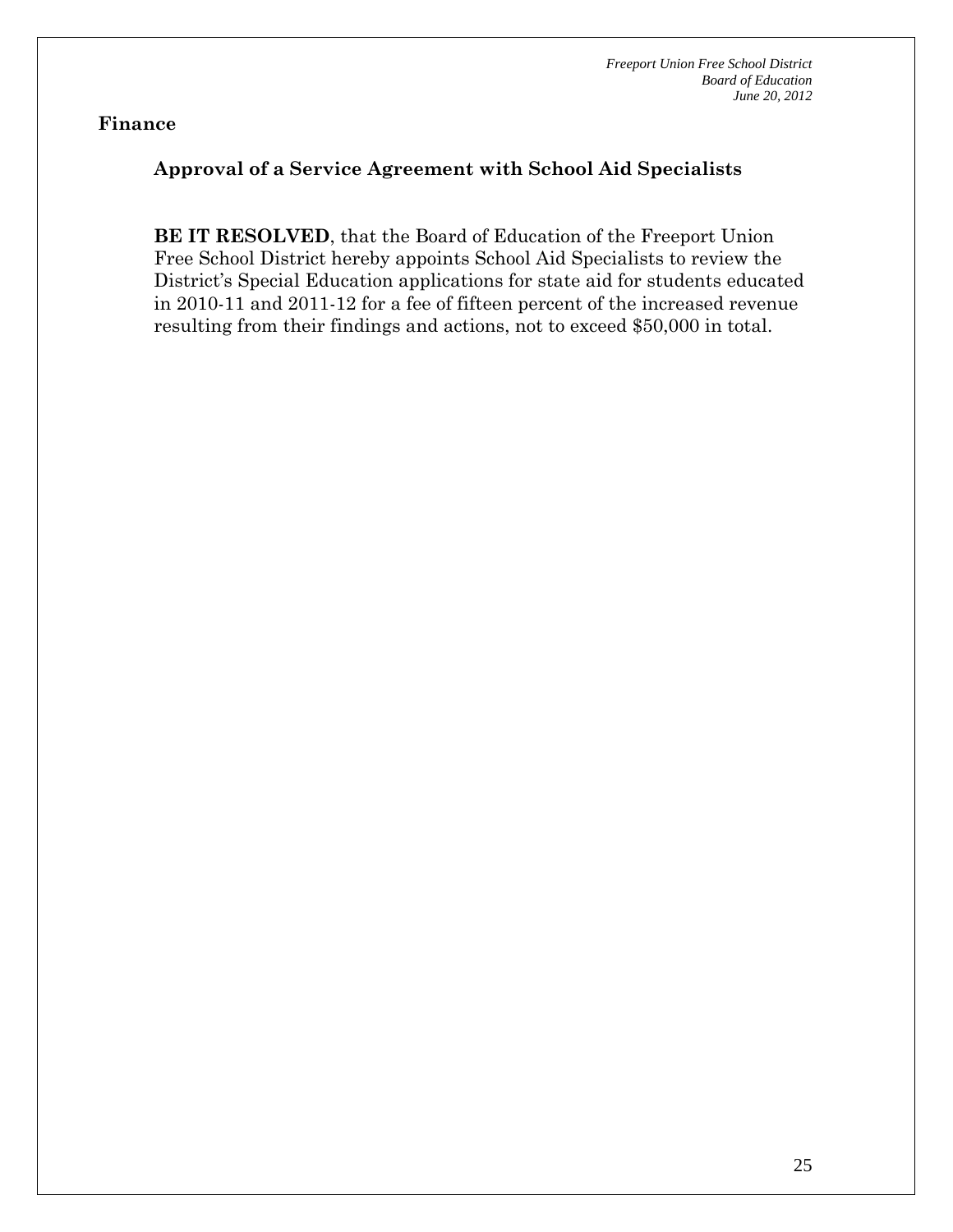**Finance** 

#### **Budget transfer-general fund – June 2012**

**BE IT RESOLVED**, that the Board of Education of the Freeport Union Free School District here by approves a Budget Transfer for the General Fund for June 2012.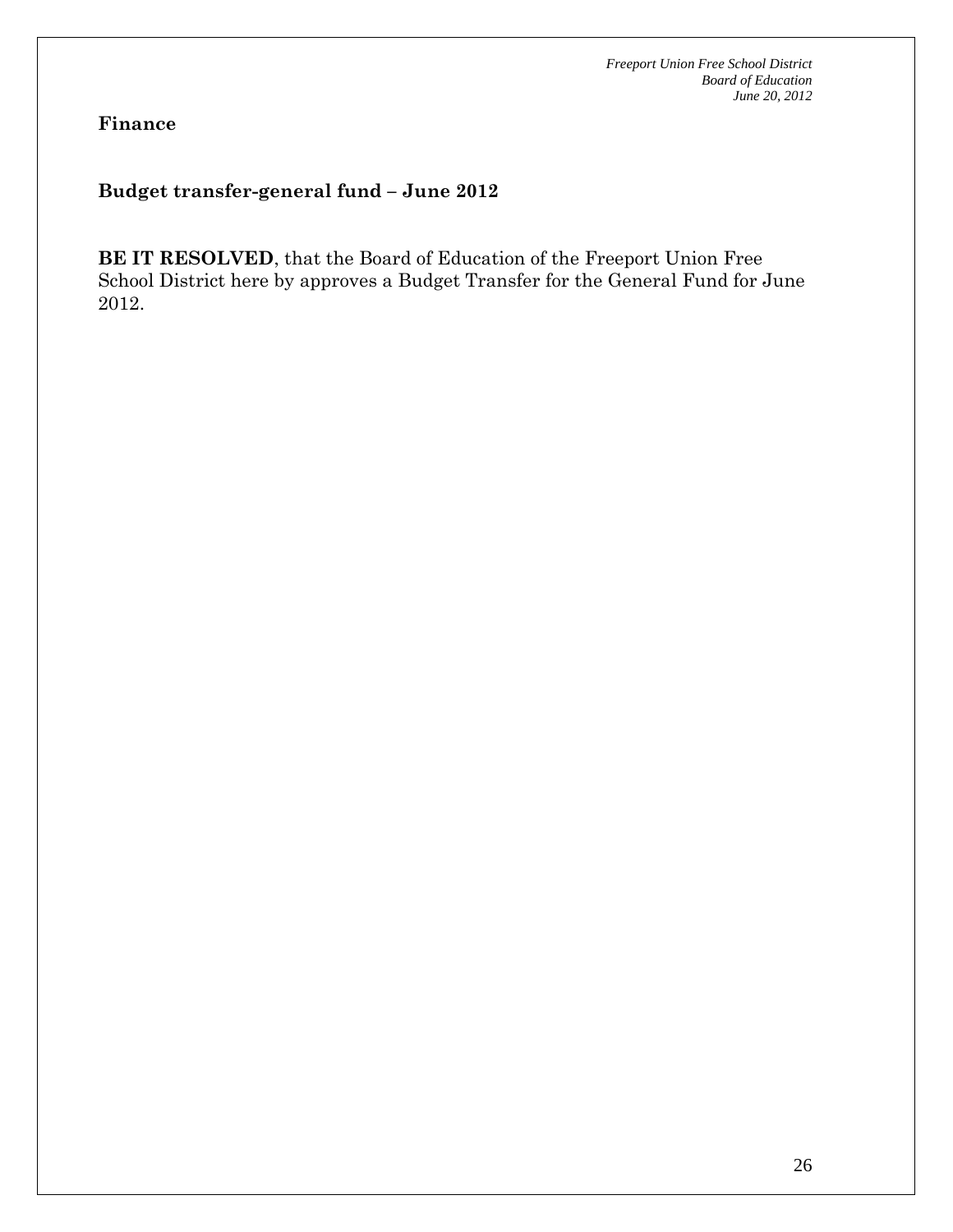# **Authorization to Sign an Intergovernmental Agreement with Freeport Electric**

**BE IT RESOLVED**, that the Board of Education of the Freeport Union Free School District hereby authorizes the President of the Board of Education of the Freeport Union Free School District to sign the Intergovernmental Fiber Optic Agreement between the Village of Freeport and the Freeport Union Free School District effective May 1, 2012, in accordance with the conditions in the attached Agreement.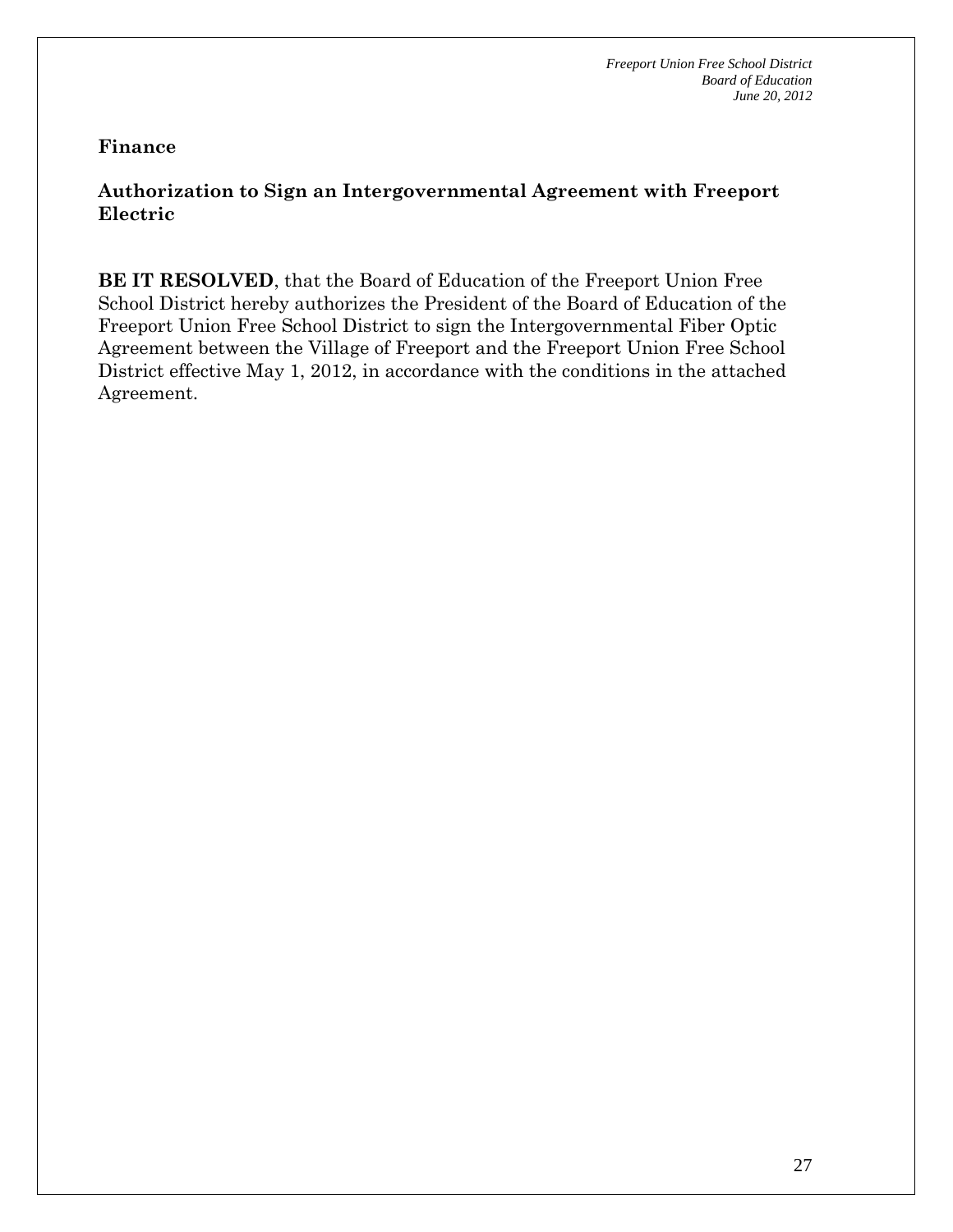## **Approval to Refinance a Lease Agreement**

**BE IT RESOLVED**, that the Board of Education of the Freeport Union Free School District hereby approves the lease agreement as attached: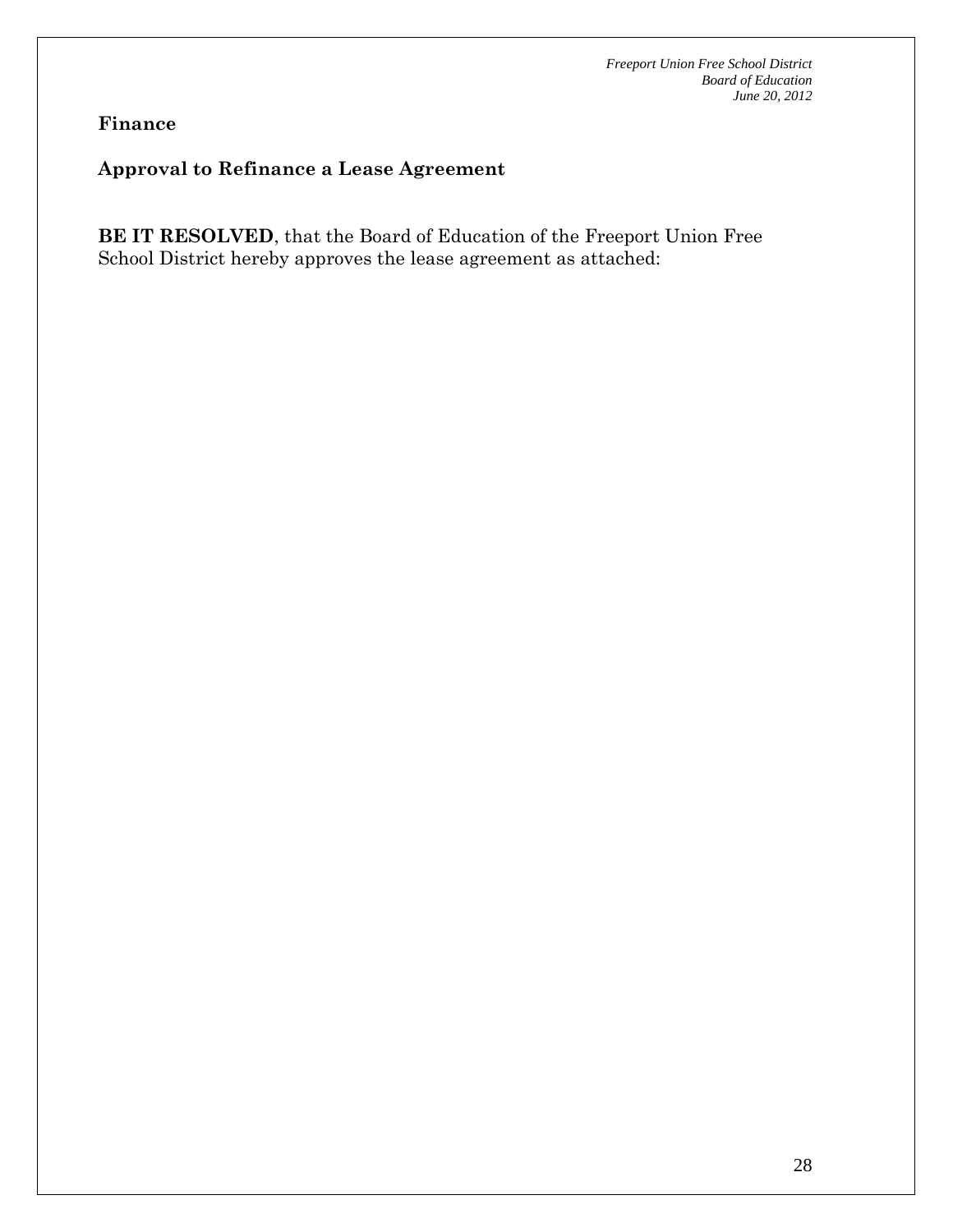RESOLUTION OF THE FREEPORT UNION FREE SCHOOL DISTRICT, NEW YORK (THE "DISTRICT") AUTHORIZING THE REFINANCING OF THE DISTRICT'S MASTER EQUIPMENT LEASE/PURCHASE AGREEMENT, DATED JULY 15, 2008, RELATING TO THE DISTRICT'S ENERGY PERFORMANCE CONTRACT WITH AMERESCO INC.; DELEGATING CERTAIN POWERS TO THE PRESIDENT OF THE BOARD OF EDUCATION AND/OR THE ASSISTANT SUPERINTENDENT FOR BUSINESS IN CONNECTION THEREWITH; AND MAKING CERTAIN OTHER DETERMINATIONS RELATED THERETO.

THE BOARD OF EDUCATION OF THE FREEPORT UNION FREE SCHOOL DISTRICT, NASSAU COUNTY, NEW YORK, HEREBY RESOLVES (by a majority vote of all the members of said Board) AS FOLLOWS:

Section 1. The Board of Education of the Freeport Union Free School District (the "District" or "Lessee") received three (3) proposals from various firms for the refinancing of the Equipment Lease/Purchase Agreement, dated July 15, 2008, (the "Lease Agreement") of the District. The Lease Agreement as refinanced shall be referred to as the "Refinanced Lease Purchase Agreement".

Section 2. Following a discussion of the Board of Education, and based upon the written recommendation received from New York Municipal Advisors Corporation ("NYMAC"), the District's Financial Advisor, it is hereby determined that the proposal of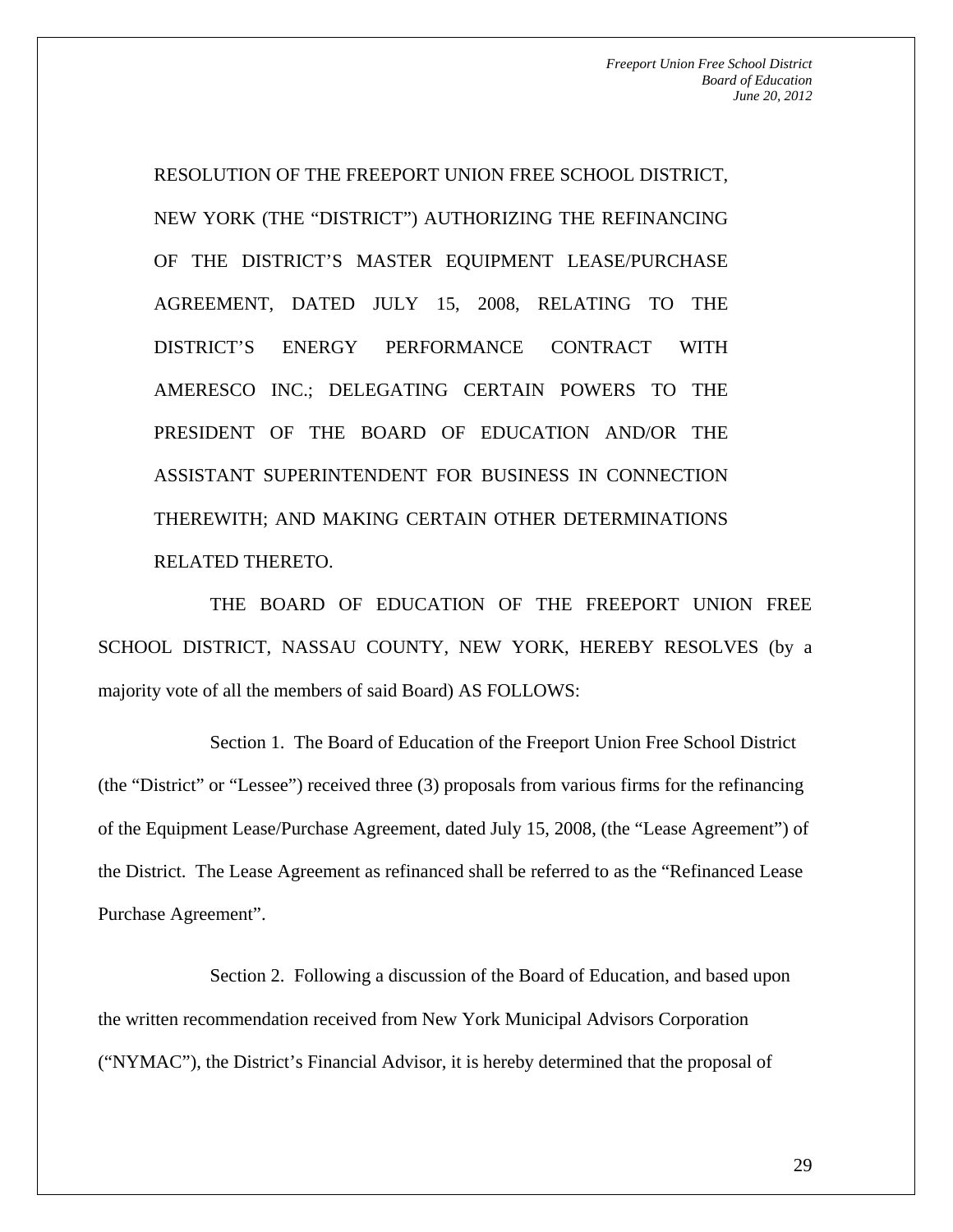JPMorgan Chase (the "Lessor"), ("Option A" at 1.8270%) which represents the lowest responsible bid received by the District, is hereby accepted.

Section 3. The President of the Board of Education, the Vice President of the Board of Education, the Superintendent of Schools and the Assistant Superintendent for Business (collectively the "Authorized Representatives" and individually, the "Authorized Representative") acting on behalf of the District, are hereby authorized to negotiate, enter into, execute, and deliver the Refinanced Lease Purchase Agreement with the Lessor, such document is to be made available for public inspection at the District Office. The Authorized Representatives are hereby authorized to negotiate, enter into, execute, and deliver such other documents relating to the Refinanced Lease Purchase Agreement (including, but not limited to, escrow agreements) as the Authorized Representatives deem necessary and appropriate. All other related contracts and agreements necessary and incidental to the Refinanced Lease Purchase Agreement are hereby authorized.

Section 4. The principal amount of the Refinanced Lease Purchase Agreement shall not exceed \$7,515,793.65 and the term of such agreement shall not extend beyond July 15, 2023.

Section 5. The District's obligations under the Refinanced Lease Purchase Agreement shall be subject to annual appropriation or renewal by the Board of Education and the District's obligations under the Refinanced Lease Purchase Agreement shall not constitute a general obligation of the District or indebtedness under the Constitution or laws of the State of New York.

Section 6. The proceeds of the Refinanced Lease Purchase Agreement may be applied to reimburse the District for expenditures made after the effective date of this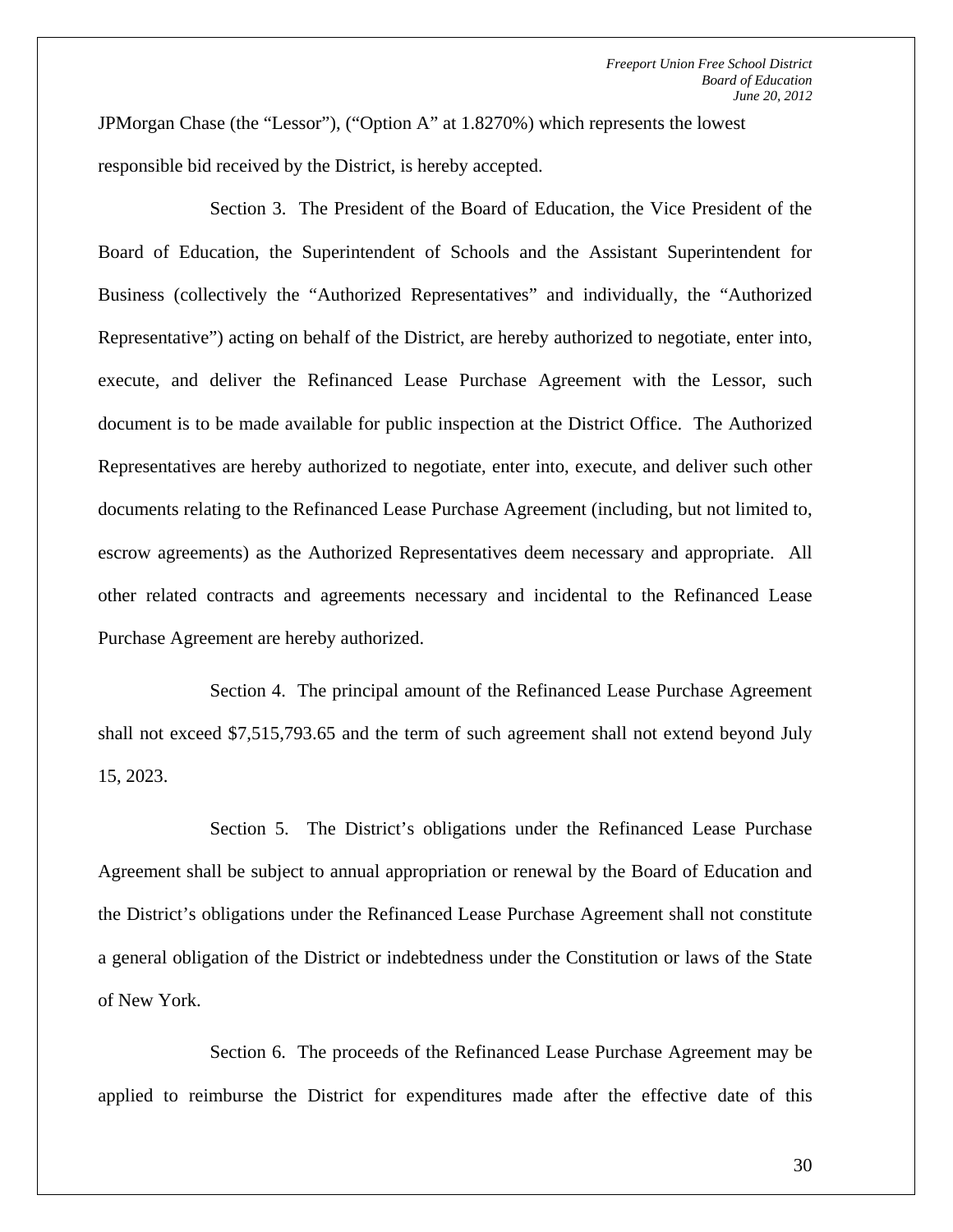resolution for the purpose for which said proceeds are authorized, or on or prior to such date if the Board of Education of the District has adopted a prior statement of intent to issue bonds for such purpose. The foregoing statement of intent with respect to reimbursement is made in conformity with Treasury Regulation Section 1.150-2 of the United States Treasury Department.

Section 7. The Authorized Representatives are hereby authorized to take any and all other actions necessary in connection with the Refinanced Lease Purchase Agreement and any financing related thereto.

Section 8. This resolution shall take effect immediately.

\* \* \* \*\*\*\*\*\*\*\*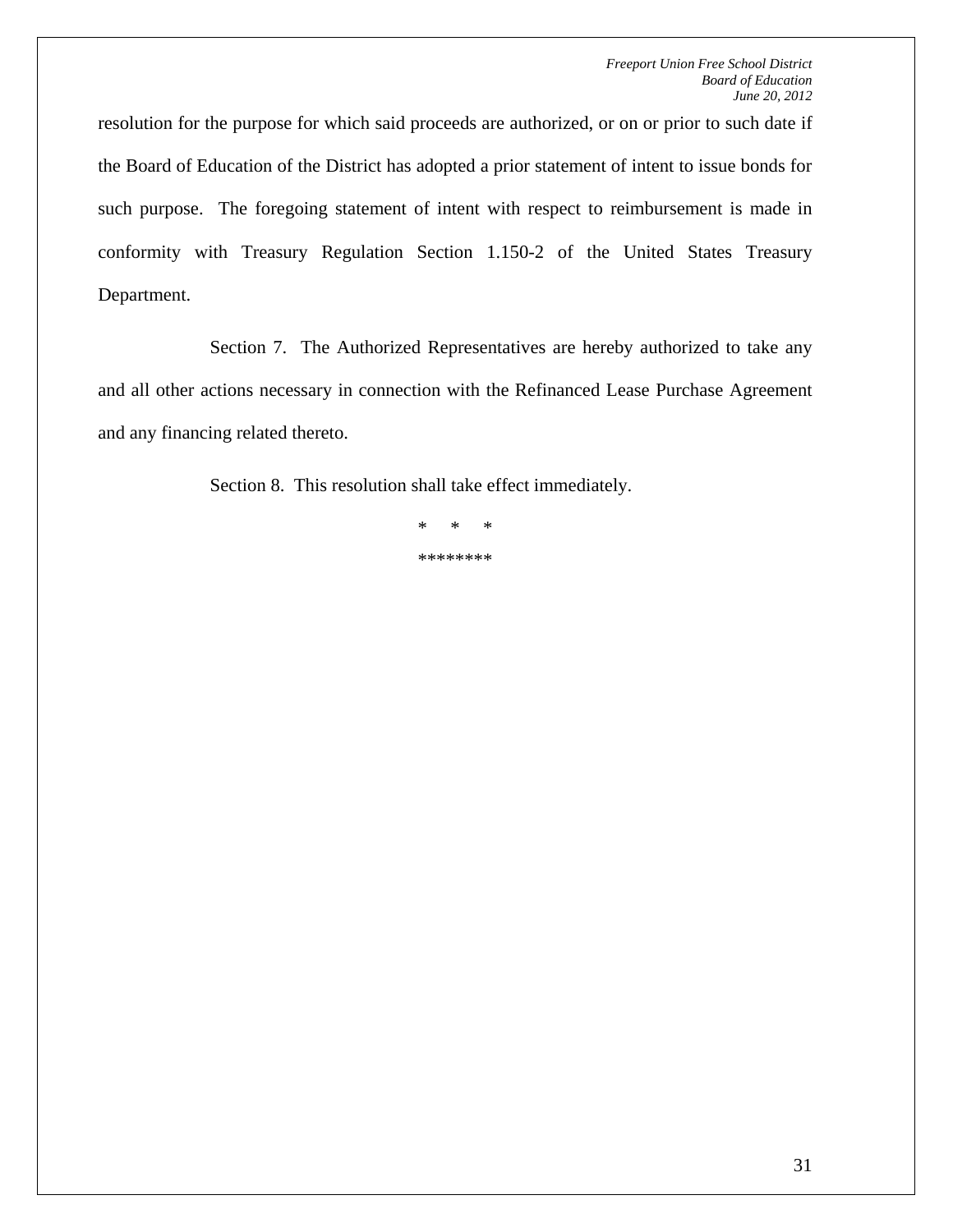#### CLERK'S CERTIFICATE

I, Dr. Mary R. Bediako, District Clerk of the Freeport Union Free School District, Nassau County, New York, HEREBY CERTIFY that the foregoing annexed extract from the minutes of a meeting of the Board of Education of said Freeport Union Free School District duly called and held on June 20, 2012, has been compared by me with the original minutes as officially recorded in my office in the Minute Book of said Board of Education and is a true, complete and correct copy thereof and of the whole of said original minutes so far as the same relate to the subject matters referred to in said extract.

IN WITNESS WHEREOF, I have hereunto set my hand and affixed the

corporate seal of said Freeport Union Free School

District this \_\_\_\_\_ day of June, 2012.

(SEAL)

District Clerk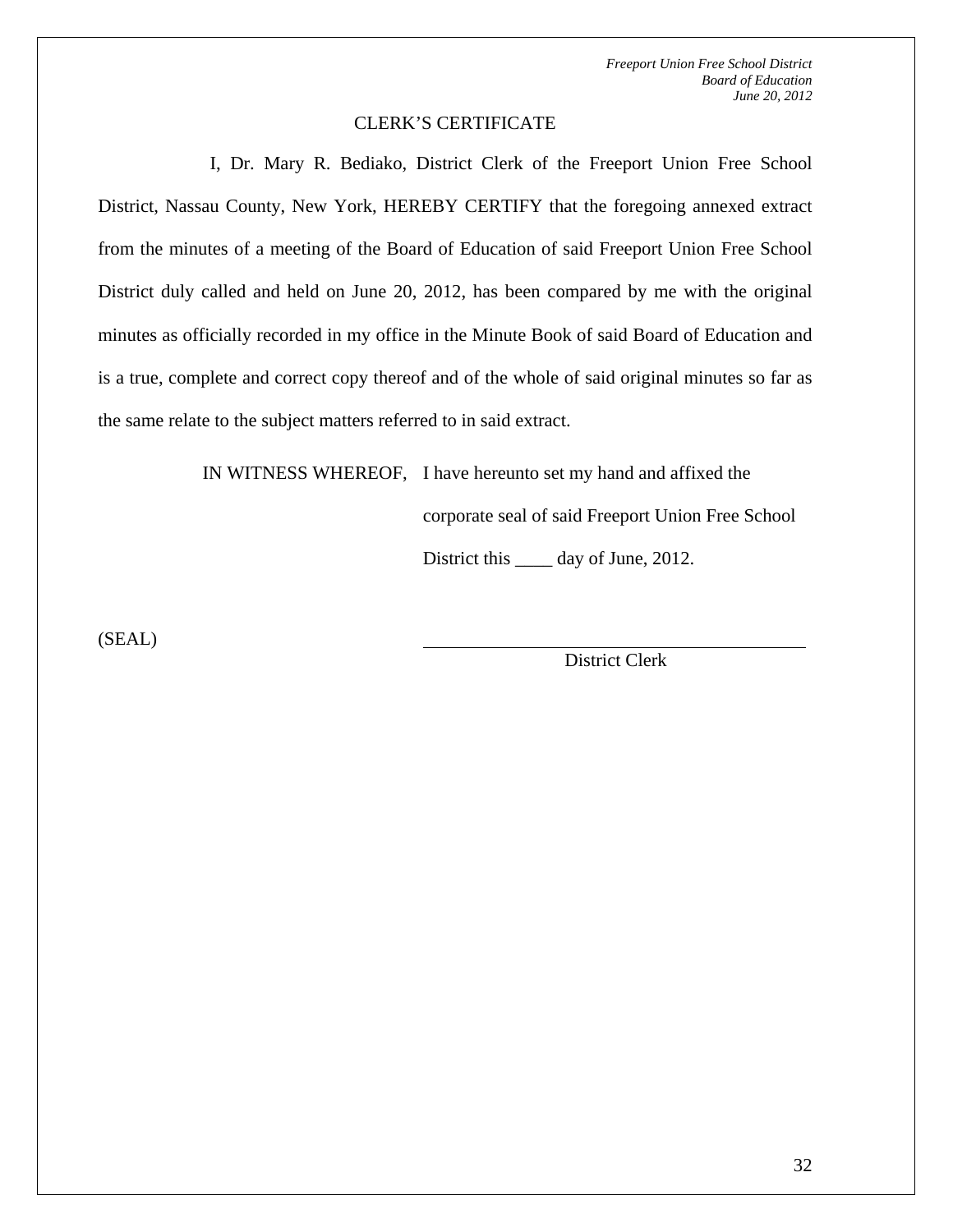#### EXTRACT OF MINUTES

Meeting of the Board of Education

of the Freeport Union Free School District

Nassau County, New York

June 20, 2012

\* \* \*

A meeting of the Board of Education of the Freeport Union Free School

District, Nassau County, New York, was held in said District, on June 20, 2012, at \_\_\_\_ o'clock P.M. (Prevailing Time).

There were present: , President of the Board of Education, and

Board Members:

There were absent:

Also present: Dr. Mary R. Bediako, District Clerk

\* \* \*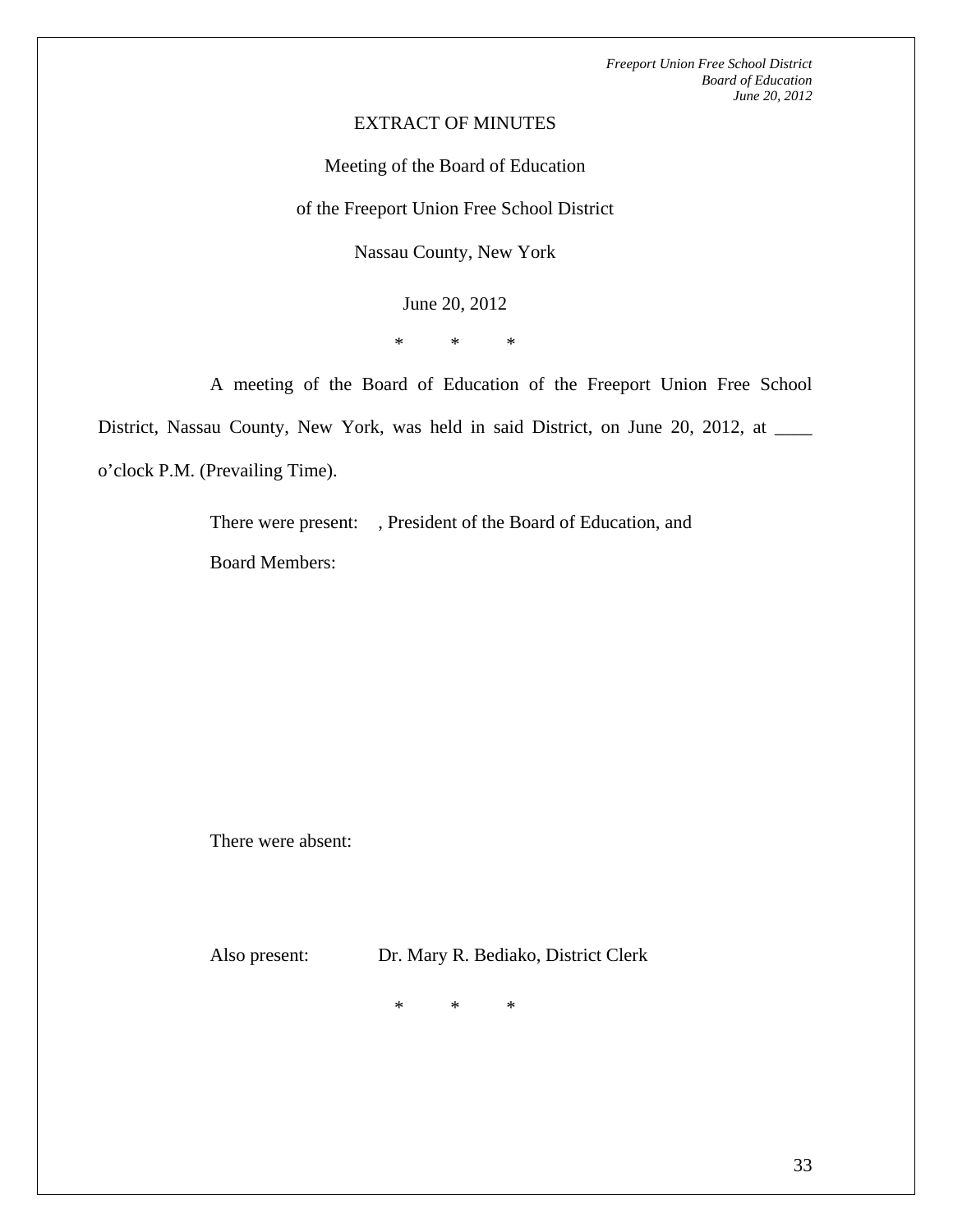**Finance** 

**Approval of the OMNI 403(b) Contract** 

**BE IT RESOLVED**, that the Board of Education of the Freeport Union Free School District hereby approves the contract for the District to participate in the new OMNI Preferred Provider Program ™ at \$8,340 for 2012 -13 school-year.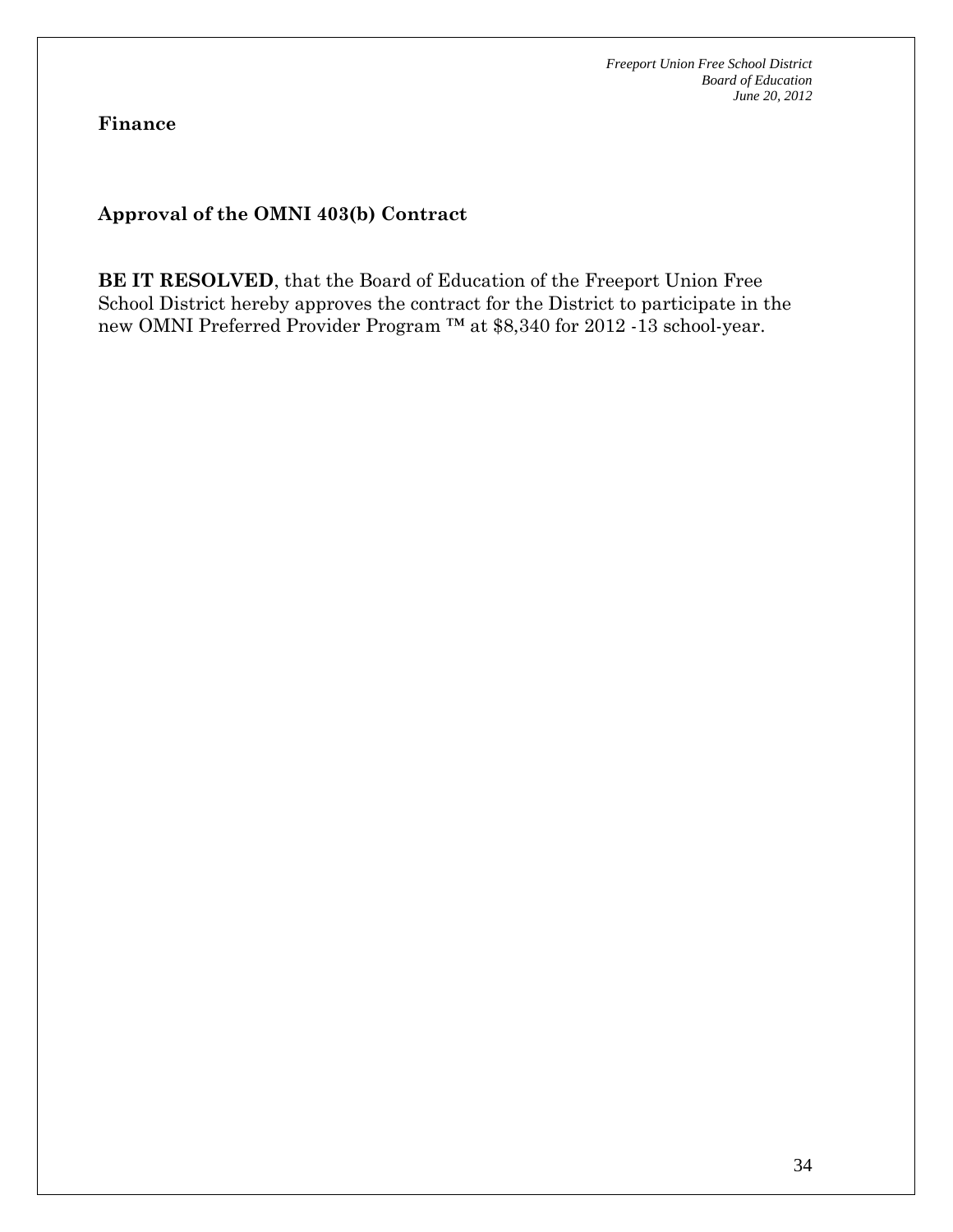#### **Transfer of Funds to Reserves**

## **Capital Reserve Fund (Facilities Improvement Program)**

**BE IT RESOLVED**, that the Board of Education of the Freeport Union Free School District hereby authorizes the transfer up to \$1,500,000 to the Capital Reserve Fund from the District's existing fund balance to finance Capital Reserve Fund (Facilities Improvement Program) – Freeport Public Schools, for the purpose of building renovations.

#### **Retirement Contribution Reserve**

**BE IT RESOLVED,** that the Board of Education of the Freeport Union Free School District hereby authorizes the transfer up to \$100,000 to the Retirement Contribution Reserve from the District's existing fund balance to finance retirement contributions to the New York State and Local Employees' Retirement System.

#### **Worker's Compensation Reserve**

**BE IT RESOLVED,** that the Board of Education of the Freeport Union Free School District hereby authorizes the transfer up to \$400,000 to the Worker's Compensation Reserve from the District's existing fund balance to finance worker's compensation claims to employees.

#### **Unemployment Insurance Payment Reserve**

**BE IT RESOLVED,** that the Board of Education of the Freeport Union Free School District hereby authorizes the transfer up to \$300,000 to the Unemployment Insurance Payment Reserve from the District's existing fund balance to finance unemployment benefit claims for former employees.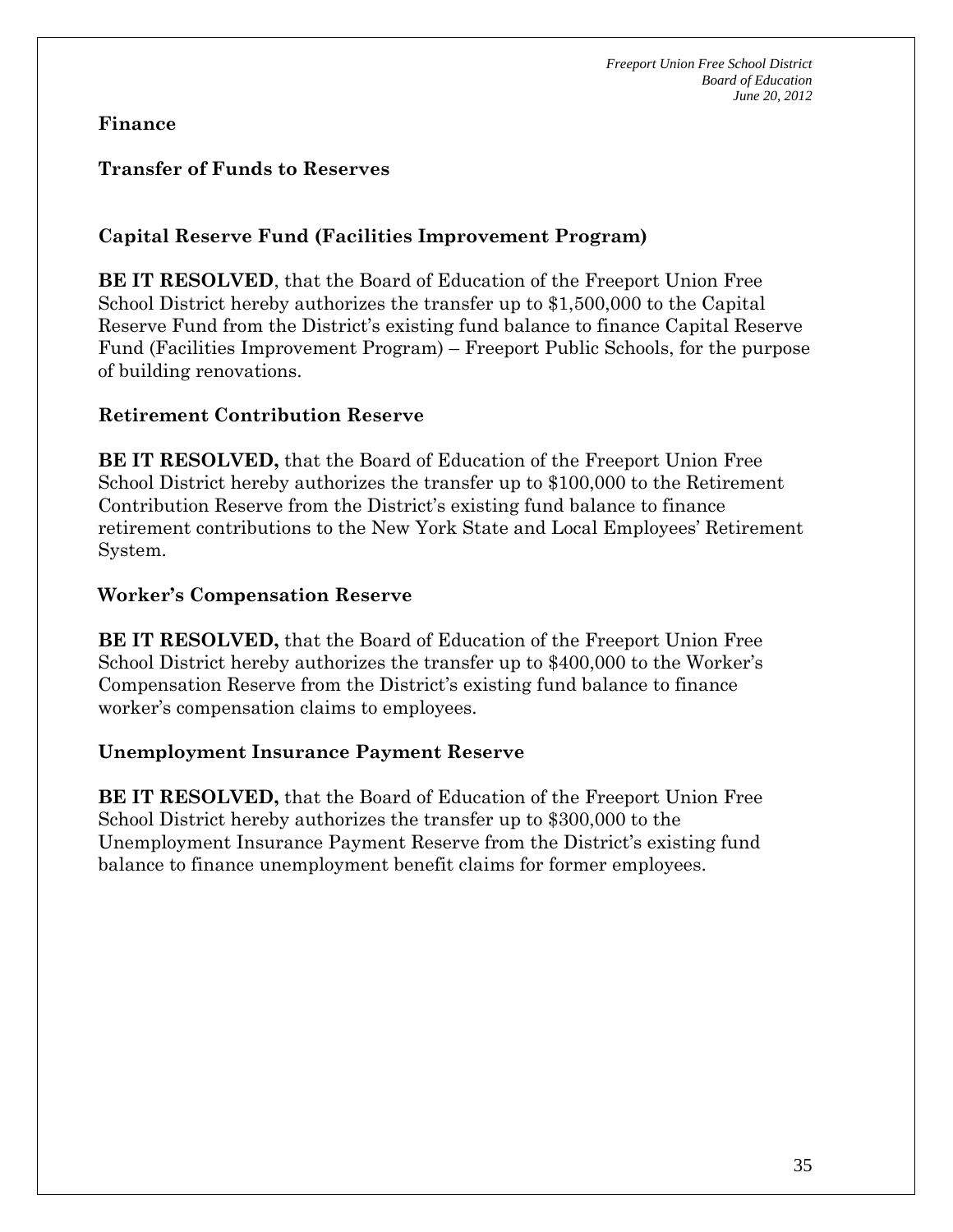**Finance** 

# **Approval of a Contract with PMA**

**BE IT RESOLVED**, that the Board of Education of the Freeport Union Free School District hereby renews the appointment of PMA Management Corp as third party administrator of the District's workers' compensation program effective July 1, 2012 for three years at the annual flat rate of \$20,500.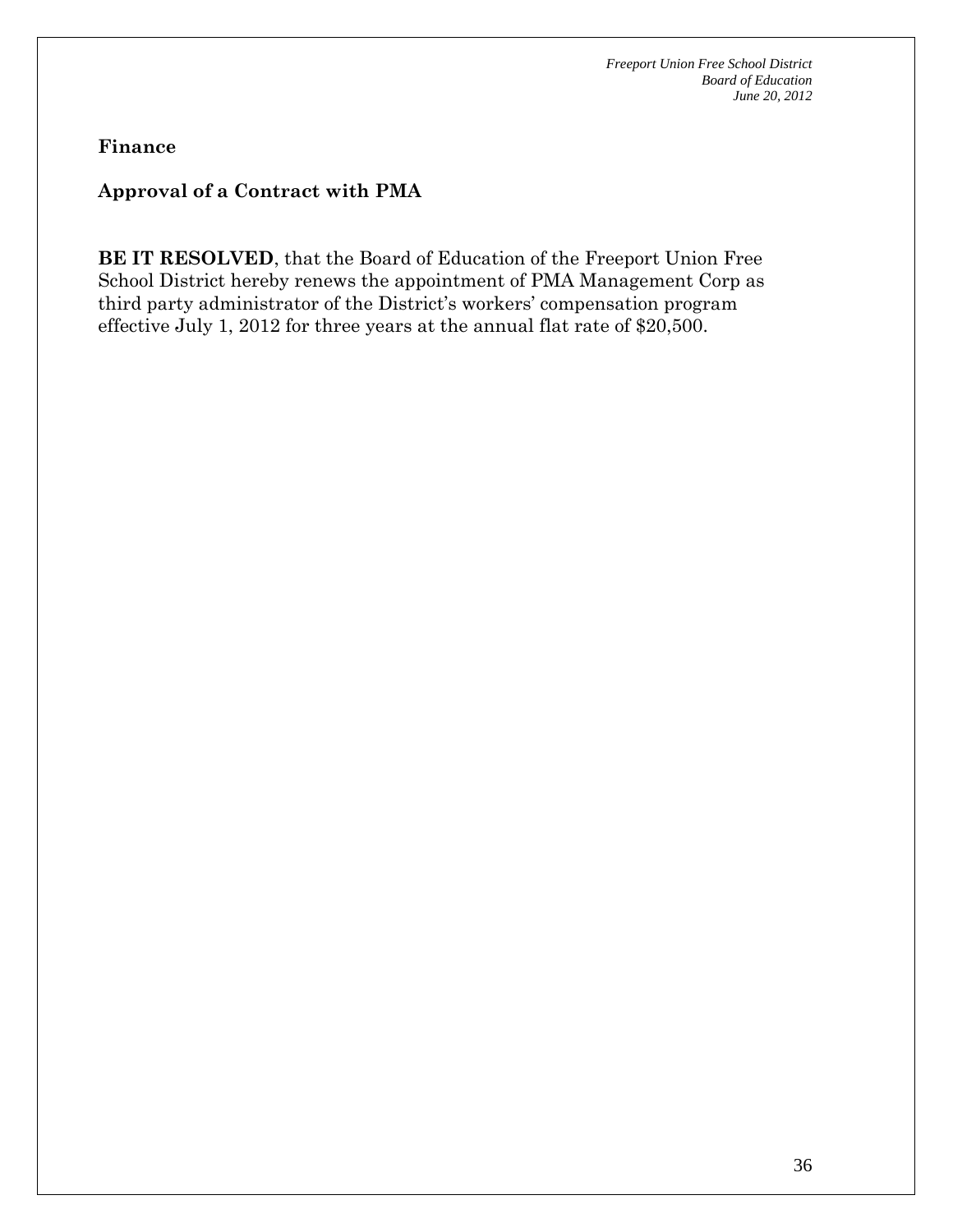#### **Acceptance of Bids**

#### **Acceptance of Bid Award for Ceiling Replacement at Freeport High School**

**BE IT RESOLVED,** that the Board of Education of the Freeport Union Free District hereby awards the contract, as listed in the attached Bid Award for the Ceiling Replacement at Freeport High School, Base Bid at a cost of \$132,500 to Hi- Lume Corporation.

#### **Acceptance of Bid Award for HVAC Upgrades at Freeport High School, Leo F. Giblyn School and Bayview Avenue School**

**BE IT RESOLVED,** that the Board of Education of the Freeport Union Free School District hereby awards the contracts, as listed in the attached Bid Award for the HVAC Upgrades at Freeport High School, Base Bid and Alternates #1, #2, and #3 at a cost of \$360,000 to Xtraire, Inc.

**BE IT FURTHER RESOLVED**, that the Board of Education of the Freeport Union Free School District hereby awards the contract, as listed in the attached Bid Award for the HVAC Upgrades at Leo F. Giblyn School, Base Bid and Alternates #1, and #2 at a cost of \$158,150 to JNS Heating Services, Inc.

**BE IT FURTHER RESOLVED**, that the Board of Education of the Freeport Union Free School District hereby awards the contract, as listed in the attached Bid Award for the HVAC Upgrades at Bayview Avenue School, Base Bid at a cost of \$249,000 to Hi-Tech Air Conditioning.

#### **Acceptance of Bid Award for Masonry Replacement at J. W. Dodd Middle School**

**BE IT RESOLVED,** that the Board of Education of the Freeport Union Free School District hereby awards the contract for the Masonry Replacement Project at J.W. Dodd Middle School, Base Bid and Alternates 1 through 5 at a cost of \$107,686 to A-1 Construction & Renovation, Inc., as listed in the attached Bid Award.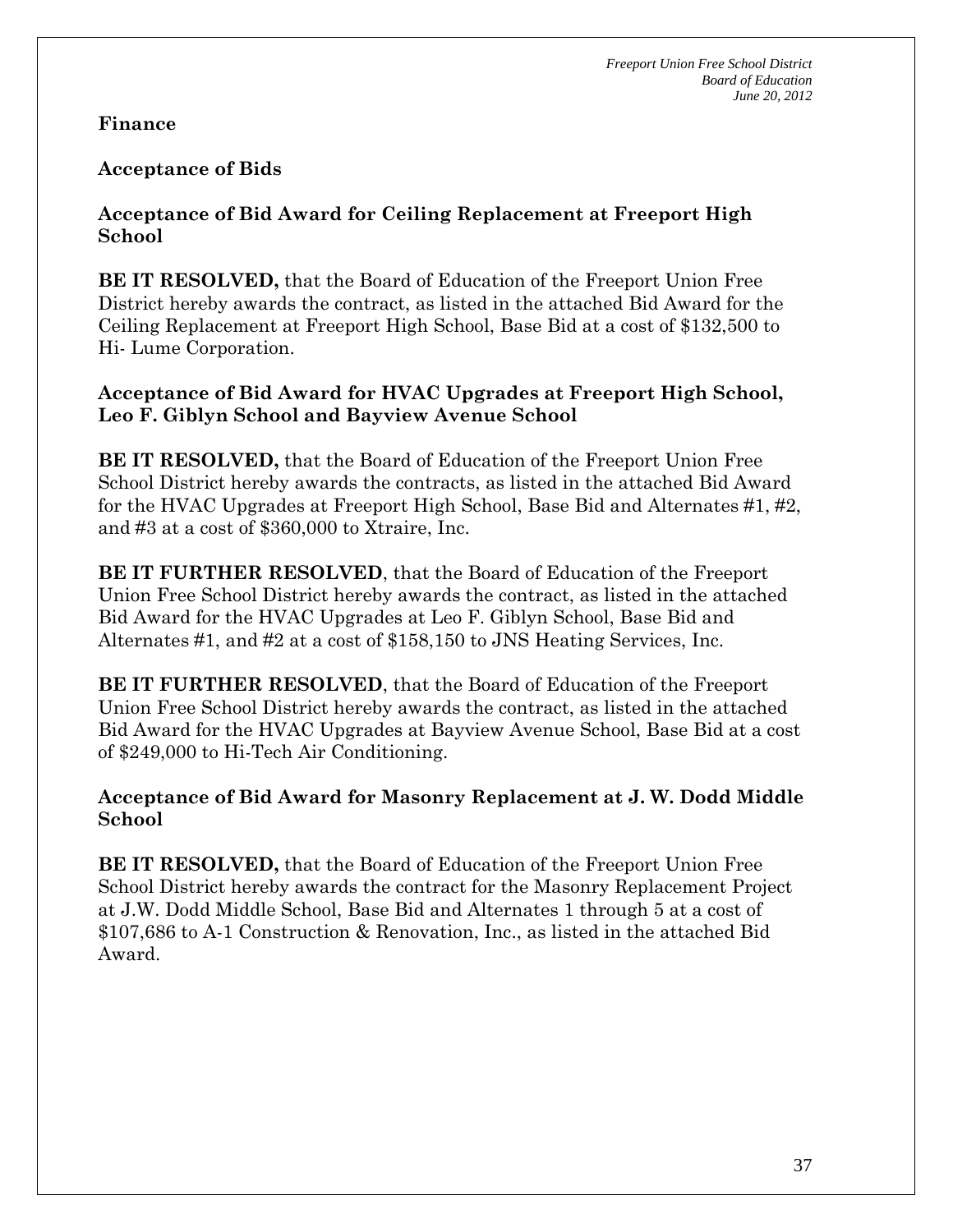## **Bid Rejection for Window Replacement at Freeport High School**

**WHEREAS,** the Board of Education of the Freeport Union Free School District advertised for bids for "Window & Ceiling Replacements" at Freeport High School on April 12, 2012;

**WHEREAS,** said bids were received and opened by the School District on May 8, 2012;

**WHEREAS,** the School District Administration has reviewed the bid submitted by the vendor;

**WHEREAS,** based upon their review, the School District Administration recommends that the Board of Education of the Freeport Union Free School District reject such bids related to "Window Replacements" and re-advertise for new bids for "Window Replacements" at Freeport High School;

**WHEREAS,** the Board of Education has determined that the best interests of the School District are not promoted by award of this contract at this time;

**NOW, THEREFORE, BE IT RESOLVED**, that the Board of Education of the Freeport Union Free School District hereby rejects the bid submitted and received from Arrow Steel Window Corp. on May 8th, 2012.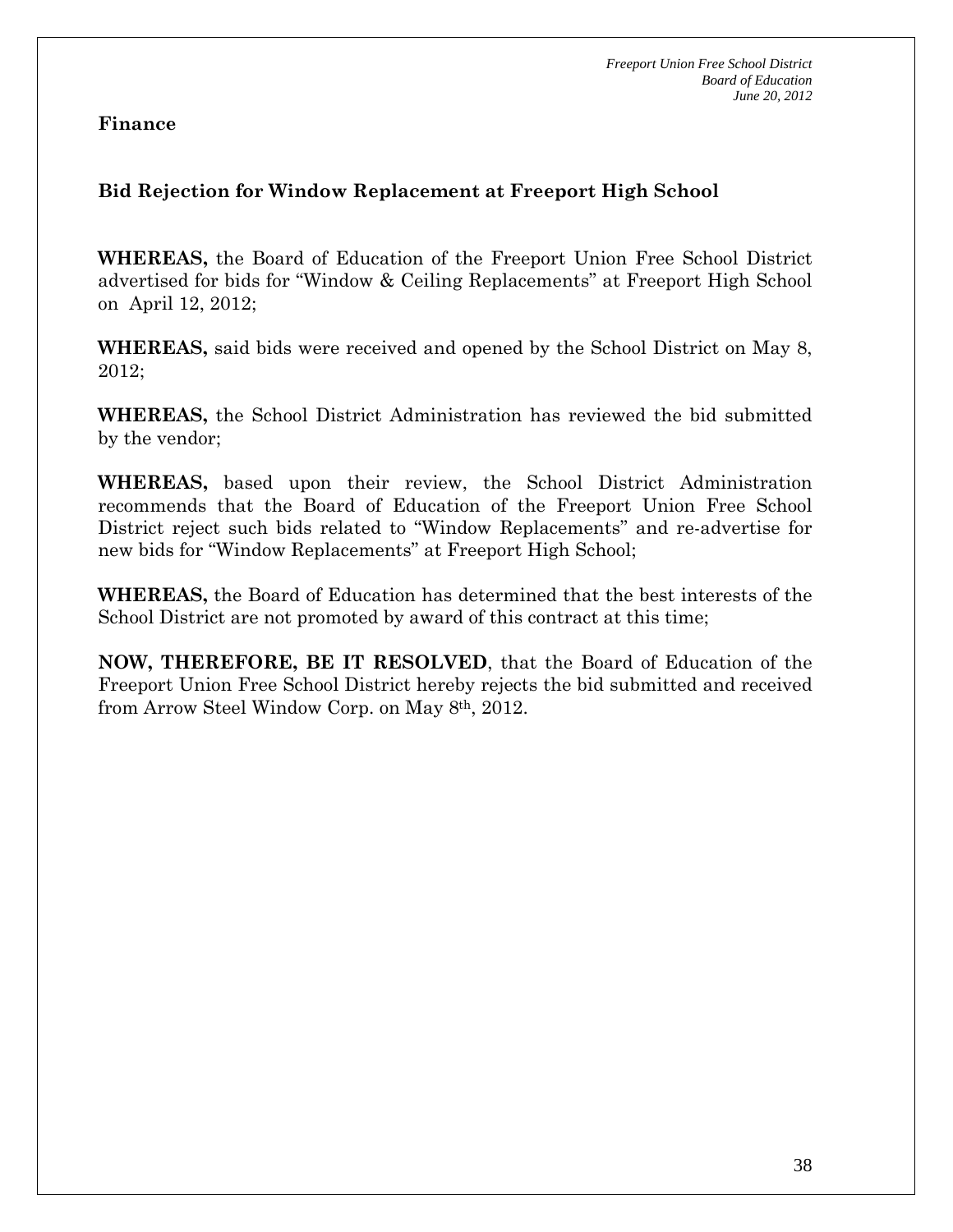## **Approval of a BOCES Equipment Agreement**

**BE IT RESOLVED**, that the Board of Education of the Freeport Union Free School District hereby approves the Equipment Agreement between Freeport Union Free School District and the Board of Cooperative Educational Services (BOCES), as attached.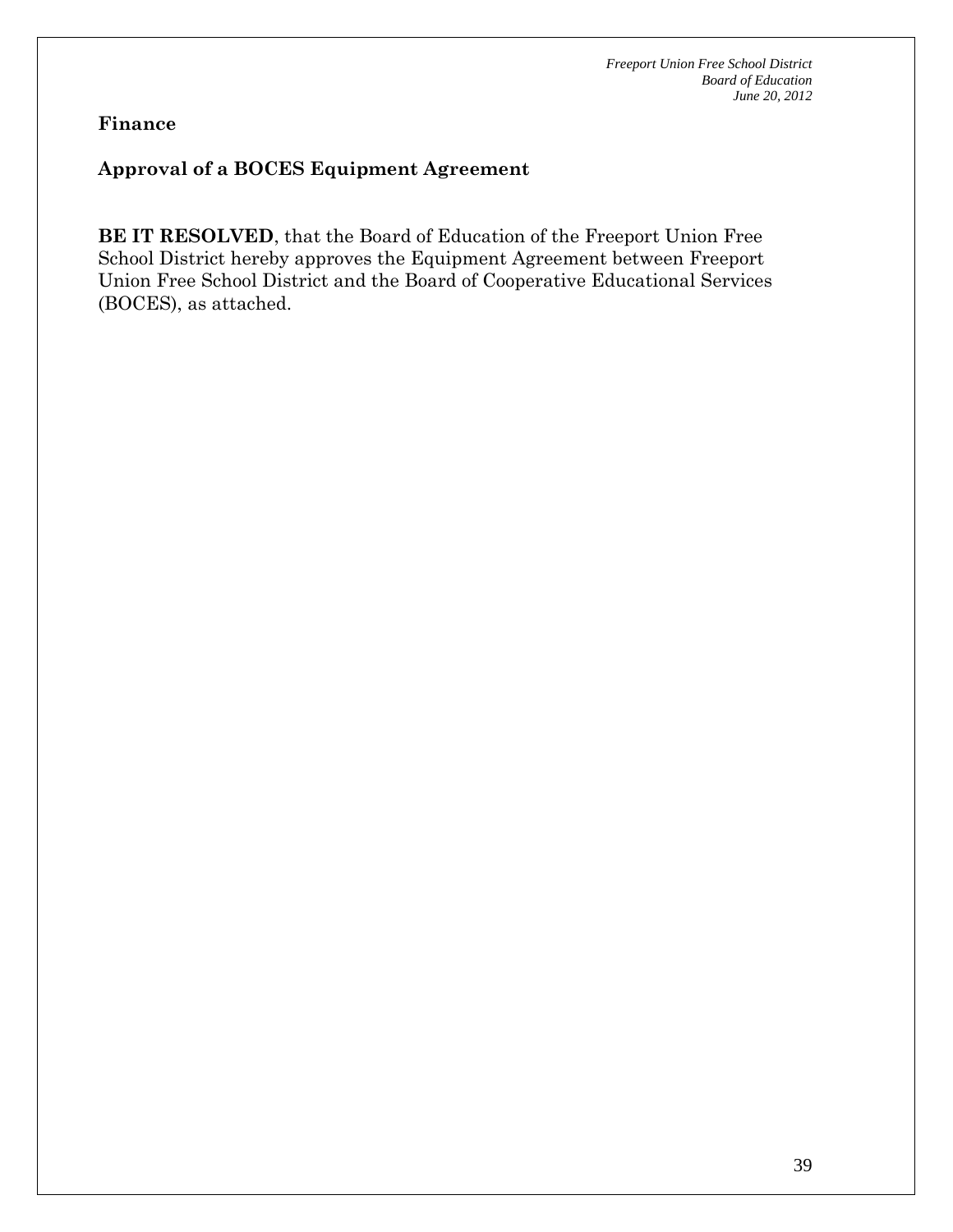AGREEMENT BETWEEN Freeport Union Free School District AND BOARD OF COOPERATIVE

EDUCATIONAL SERVICES (PROJECT #22-303198 DATED , 2012) TO FIND THAT:

> (i) the use of the Equipment and the District's participation in the Learning Technology Project Planning and Student Support Services project is essential to the District's proper, efficient and economic operation of its education program to be supported by the Equipment, and is necessary to maintain the District's educational program; and that

> (ii) the expenses arising under this Agreement constitute ordinary contingent expenses necessary for providing educational services and the transaction is in the best financial interests of the School District because it enables the District to utilize the equipment in a cost effective and economic manner.

AND TO APPROVE AN ASSIGNMENT OF CO-SER AGREEMENT BETWEEN THE Freeport Union Free School District AND THE BOARD OF COOPERATIVE EDUCATIONAL SERVICES OF NASSAU COUNTY ARISING UNDER THE AGREEMENT FOR TECHNOLOGY PROGRAM PROJECT #22-303198 TO REPLACE OBSOLETE COMPUTER EQUIPMENT at:

Freeport HS, Dodd MS, Archer, Atkinson, Bayview, Giblyn, Early Childhood, and Admin Bldg

AND TO AUTHORIZE THE BOARD PRESIDENT TO SIGN THE APPROPRIATE ASSIGNMENT AND SUCH OTHER DOCUMENTS AND AGREEMENTS AS MAY BE NECESSARY TO EFFECT THE TRANSACTION SUBJECT TO LEGAL COUNSEL REVIEW.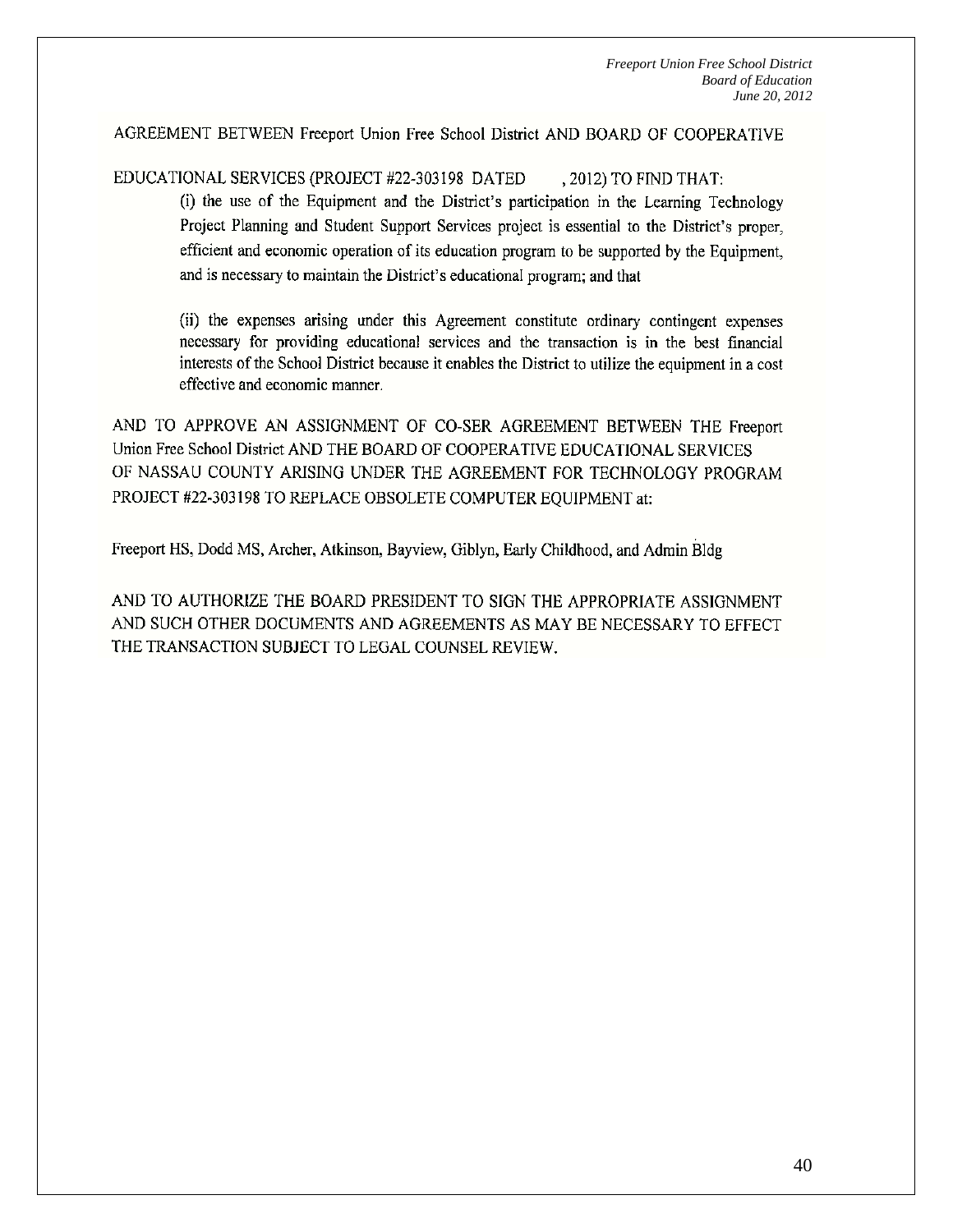#### **Acceptance of Scholarships**

**BE IT RESOLVED**, that the Board of Education of the Freeport Union Free School District hereby accepts with gratitude a scholarship to be known as **"The Ernest J. Kight, Jr. Leadership Award."** This scholarship, in the amount of \$250 and will be awarded to an outstanding student who exhibits leadership qualities. The scholarship will be awarded to a student meeting the following criteria: be among the top 50 in the graduating class; have an unweighted average of 85 or better; be acknowledged by the faculty for scholastic endeavors ; have served in a leadership position for at least 2 years in an organization, club or athletic team; is an active participant in 2 or more organizations, clubs or athletic teams; is a positive role model; fosters respect for self and others; and participates in community service that benefits the community outside of FHS. This scholarship is made possible though FHS-FTA/FTAA.

**BE IT ALSO RESOLVED**, that the Board of Education of the Freeport Union Free School District hereby accepts with gratitude a scholarship to be known as "The Verizon FiOS Ernest J. Kight, Jr. Scholar-Athlete Award", to be awarded to one boy and one girl in the amount of \$250 each for a total of \$500. This scholarship is to recognize and celebrate the achievement of 2 graduating seniors who exhibit outstanding athletic performance while maintaining academic excellence and demonstrates respect for themselves and others at all times. The recipients must be enrolled in a two or four year college or university, have a GPA of 85 or better, while maintaining an active role in FHS Varsity athletics, preferably basketball, for at least 2 years, including their senior year. They should be in the top 100 in the graduating class, play a leadership role on a varsity squad and participate in community service. This scholarship is made possible though Verizon FiOS.

**BE IT FURTHER RESOLVED**, that the Board of Education of the Freeport Union Free School District hereby accepts with gratitude a scholarship to be known as "The Media, Communications and Public Relations Scholarship", in the amount of \$250, to recognize and encourage a graduating senior to pursue a career in mass communications, journalism or public relations. Criteria for this scholarship is to be enrolled in a 4 year college or university with an intended major that will lead to a career in mass communications, journalism or public relations. The recipient should be actively involved in reporting the news or information in any traditional or new media venue. This scholarship is made possible through Zimmerman Communications.